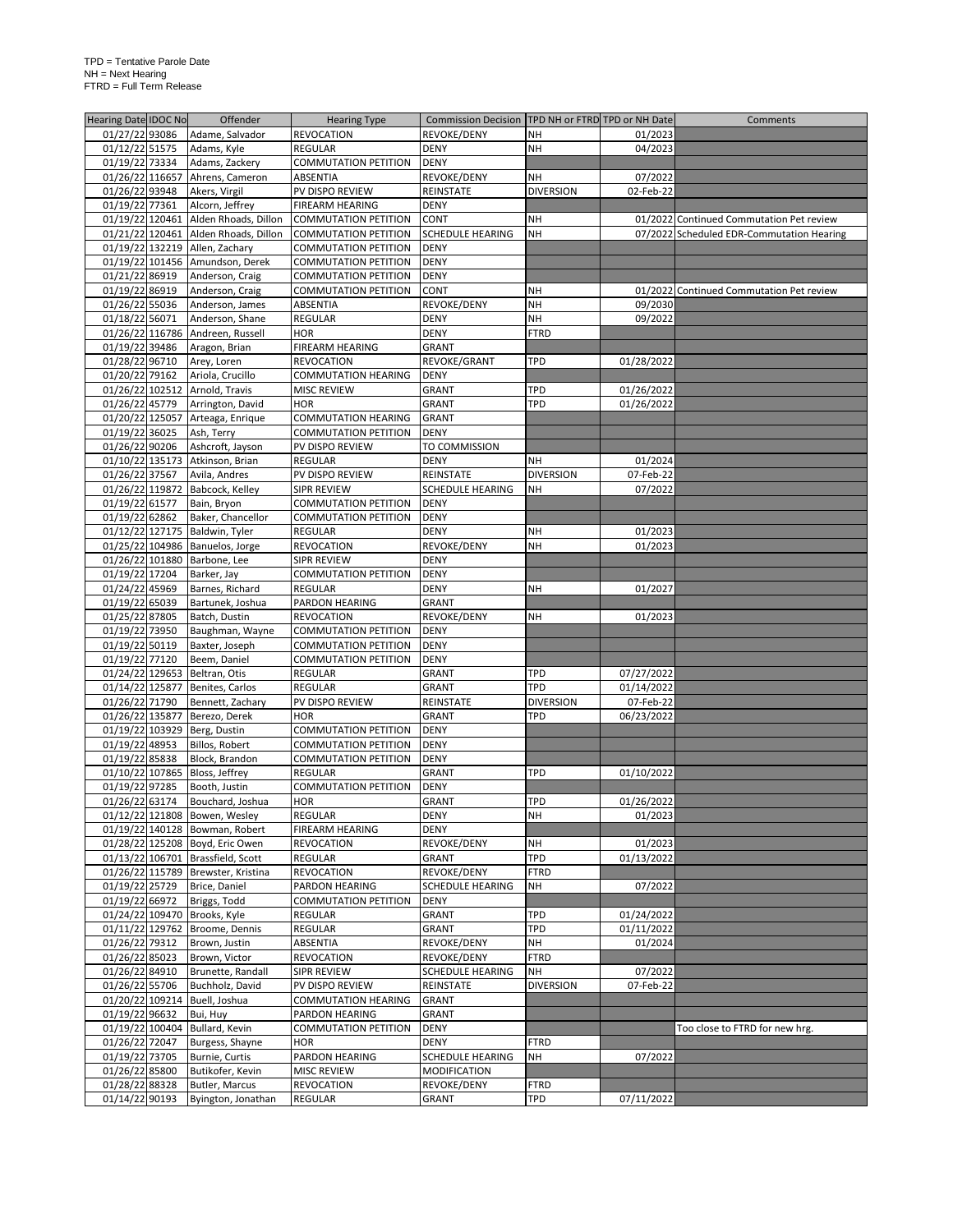| 01/20/22 93889  |                 | Byrne, Matthew                                                     | <b>COMMUTATION HEARING</b>      | <b>GRANT</b>            |                  |            |                                               |
|-----------------|-----------------|--------------------------------------------------------------------|---------------------------------|-------------------------|------------------|------------|-----------------------------------------------|
|                 |                 | 01/26/22 114602 Cabigas, Tyler                                     | <b>DOR REVIEW</b>               | NO ACTION TAKEN         |                  |            |                                               |
| 01/19/22 79611  |                 | Cabral, Jamie                                                      | <b>COMMUTATION PETITION</b>     | <b>DENY</b>             |                  |            |                                               |
| 01/25/22 125937 |                 | Calhoun, Joe                                                       | <b>REVOCATION</b>               | REVOKE/DENY             | NH               | 01/2023    |                                               |
| 01/19/22 86966  |                 | Callaway, Bambi                                                    | <b>COMMUTATION PETITION</b>     | CONT                    | <b>NH</b>        |            | 01/2022 Continued Commutation Pet review      |
| 01/21/22 86966  |                 | Callaway, Bambi                                                    | <b>COMMUTATION PETITION</b>     |                         | <b>NH</b>        |            | 07/2022 Scheduled EDR-Commutation Hearing     |
|                 |                 |                                                                    |                                 | SCHEDULE HEARING        |                  |            |                                               |
| 01/12/22 125221 |                 | Campbell, Kenneth                                                  | <b>REGULAR</b>                  | <b>DENY</b>             | <b>NH</b>        | 01/2023    |                                               |
| 01/25/22 78340  |                 | Cano, Paul                                                         | <b>REVOCATION</b>               | REVOKE/DENY             | <b>FTRD</b>      |            |                                               |
| 01/28/22 109462 |                 | Capers, Donnie                                                     | <b>REVOCATION</b>               | REVOKE/DENY             | NH               | 01/2024    |                                               |
|                 |                 | 01/13/22 126740 Caron, Umberto                                     | <b>REGULAR</b>                  | <b>DENY</b>             | <b>FTRD</b>      |            |                                               |
| 01/26/22 73473  |                 | Carr, Kenneth                                                      | <b>HOR</b>                      | <b>DENY</b>             | NH               | 01/2023    |                                               |
| 01/19/22 121224 |                 | Carrion, Daniel                                                    | COMMUTATION PETITION            | <b>DENY</b>             |                  |            |                                               |
| 01/27/22 91639  |                 | Carter, David                                                      | <b>REVOCATION</b>               | REVOKE/DENY             | <b>FTRD</b>      |            |                                               |
| 01/26/22 81773  |                 | Carver, Holly                                                      | ABSENTIA                        | REVOKE/DENY             | NΗ               | 07/2022    |                                               |
| 01/19/22 92050  |                 | Cash, Scott                                                        | FIREARM HEARING                 | SCHEDULE HEARING        | NH               |            | 07/2022 Scheduled Firearms Restoration Hrg    |
| 01/26/22 75647  |                 | Castaneda, Johnny                                                  | <b>SIPR REVIEW</b>              | SCHEDULE HEARING        | NΗ               | 11/2022    |                                               |
| 01/27/22 81836  |                 | Castorena, Matthew                                                 | <b>REVOCATION</b>               | REVOKE/DENY             | <b>FTRD</b>      |            |                                               |
| 01/26/22 125056 |                 | Castro, Melissa                                                    | <b>REVOCATION</b>               | REVOKE/DENY             | NΗ               | 11/2022    |                                               |
|                 |                 |                                                                    |                                 | <b>DENY</b>             |                  |            |                                               |
|                 |                 | 01/19/22 118049 Causer, Joshua                                     | <b>COMMUTATION PETITION</b>     |                         |                  |            |                                               |
|                 |                 | 01/20/22 110099 Cervantes, Juan                                    | <b>COMMUTATION HEARING</b>      | <b>GRANT</b>            |                  |            |                                               |
|                 |                 | 01/26/22 114853 Chamberlin, David                                  | <b>HOR</b>                      | CONT                    | NΗ               | 04/2022    |                                               |
| 01/26/22 84286  |                 | Charles, Kevin                                                     | <b>MISC REVIEW</b>              | MODIFICATION            |                  |            |                                               |
|                 |                 | 01/21/22 121314 Chavarria, Arthur                                  | REGULAR                         | GRANT                   | TPD              | 01/21/2022 |                                               |
|                 |                 | 01/26/22 128583 Chavez-Vega, Javier                                | <b>MISC REVIEW</b>              | MODIFICATION            |                  |            |                                               |
|                 |                 | 01/18/22 116177 Christensen, Jareth                                | <b>REGULAR</b>                  | GRANT                   | TPD              | 01/18/2022 |                                               |
| 01/14/22 50798  |                 | Chriswell, Roger                                                   | <b>REGULAR</b>                  | GRANT                   | <b>TPD</b>       | 07/31/2022 |                                               |
| 01/26/22 37973  |                 | Churchill, David                                                   | <b>REVOCATION</b>               | REVOKE/DENY             | <b>FTRD</b>      |            |                                               |
| 01/26/22 136654 |                 | Churich, Joseph                                                    | <b>HOR</b>                      | GRANT                   | <b>TPD</b>       | 07/11/2022 |                                               |
| 01/19/22 54720  |                 | Clark, Burke                                                       | PARDON HEARING                  | <b>GRANT</b>            |                  |            |                                               |
| 01/26/22 106729 |                 | Clark, John                                                        | PV DISPO REVIEW                 | REINSTATE               | <b>DIVERSION</b> | 07-Feb-22  |                                               |
|                 |                 | 01/10/22 106970 Clark, Stephen                                     | <b>REGULAR</b>                  | DENY                    | NΗ               | 01/2024    |                                               |
| 01/19/22 69217  |                 |                                                                    | PARDON HEARING                  |                         |                  |            |                                               |
|                 |                 | Claus, Stacey                                                      |                                 | GRANT                   |                  |            |                                               |
| 01/18/22 85385  |                 | Coit, Thomas                                                       | <b>REGULAR</b>                  | GRANT                   | TPD              | 07/24/2022 |                                               |
|                 |                 | 01/25/22 121512 Conder, Robert                                     | <b>REVOCATION</b>               | REVOKE/GRANT            | <b>TPD</b>       | 01/25/2022 |                                               |
|                 |                 |                                                                    |                                 |                         |                  |            |                                               |
|                 |                 | 01/26/22 128798 Conner, Dakota                                     | <b>HOR</b>                      | GRANT                   | TPD              | 01/26/2022 |                                               |
|                 |                 | 01/26/22 115513 Contreras, Emiliano                                | PV DISPO REVIEW                 | REINSTATE               | <b>DIVERSION</b> | 07-Feb-22  |                                               |
|                 |                 | 01/19/22 137415 Cook, Richard                                      | <b>COMMUTATION PETITION</b>     | <b>DENY</b>             |                  |            |                                               |
|                 |                 | 01/27/22 114015 Copeland, Brian                                    | <b>REVOCATION</b>               | REVOKE/GRANT            | TPD              | 01/27/2022 |                                               |
|                 |                 | 01/21/22 117041 Corbridge, Peter                                   | <b>REGULAR</b>                  | DENY                    | NH               | 01/2025    |                                               |
|                 |                 |                                                                    | <b>REGULAR</b>                  | GRANT                   | TPD              |            |                                               |
|                 |                 | 01/10/22 105910 Correa, Nicholas                                   |                                 |                         |                  | 01/10/2022 |                                               |
| 01/25/22 61436  |                 | Courtade, Jeremy                                                   | <b>REVOCATION</b>               | REVOKE/DENY             | <b>FTRD</b>      |            |                                               |
|                 |                 | 01/26/22 106626 Cowan, David                                       | ABSENTIA                        | REVOKE/DENY             | NH               | 07/2030    |                                               |
| 01/21/22 95970  |                 | Cox, Stacey                                                        | <b>REGULAR</b>                  | DENY                    | <b>FTRD</b>      |            |                                               |
|                 |                 | 01/28/22 117893 Craig, Joshua                                      | <b>REVOCATION</b>               | REVOKE/DENY             | <b>FTRD</b>      |            |                                               |
|                 |                 | 01/10/22 134863 Crockford, Dakota                                  | <b>REGULAR</b>                  | CONT                    | NH               | 01/2022    |                                               |
|                 |                 | 01/18/22 134863 Crockford, Dakota                                  | <b>REGULAR</b>                  | <b>DENY</b>             | <b>NH</b>        | 01/2023    |                                               |
| 01/26/22 64608  |                 | Croft, Jeremy                                                      | ABSENTIA                        | REVOKE/DENY             | <b>NH</b>        | 09/2022    |                                               |
|                 |                 | 01/19/22 126073 Crosland, Andrew                                   | <b>COMMUTATION PETITION</b>     | <b>DENY</b>             |                  |            |                                               |
| 01/26/22 51130  |                 | Crystal, Cory                                                      | <b>HOR</b>                      | <b>GRANT</b>            | TPD              | 01/26/2022 |                                               |
| 01/14/22 25519  |                 | Cullison, Andrew                                                   | <b>REGULAR</b>                  | GRANT                   | TPD              | 01/14/2022 |                                               |
| 01/21/22 83211  |                 | Cunningham, Ryan                                                   | <b>REGULAR</b>                  | DENY                    | <b>NH</b>        | 01/2023    |                                               |
| 01/19/22 86758  |                 | Curren, Thomas                                                     | <b>COMMUTATION PETITION</b>     | CONT                    | <b>NH</b>        |            | 01/2022 Continued Commutation Petition review |
| 01/21/22 86758  |                 | Curren, Thomas                                                     | <b>COMMUTATION PETITION</b>     | <b>SCHEDULE HEARING</b> | NH               |            | 07/2022 Scheduled EDR-Commutation Hearing     |
|                 |                 | 01/25/22 112987 Curtit, Felix                                      | <b>REVOCATION</b>               | REVOKE/DENY             | <b>NH</b>        | 01/2023    |                                               |
|                 |                 |                                                                    | <b>REVOCATION</b>               | REVOKE/DENY             | NH               | 01/2023    |                                               |
|                 |                 | 01/27/22 122100 Dailey, Ashley                                     | <b>REGULAR</b>                  |                         |                  | 01/2023    |                                               |
|                 |                 | 01/11/22 116136 Dale, Devon                                        |                                 | DENY                    | NH               |            |                                               |
|                 |                 | 01/24/22 133790 Dalton, Gary                                       | REGULAR                         | DENY                    | NH               | 01/2023    |                                               |
| 01/11/22 127457 |                 | Dana, Kasey                                                        | REGULAR                         | DENY                    | NH               | 01/2023    |                                               |
|                 | 01/19/22 139916 | Danos, Patrick                                                     | PARDON HEARING                  | GRANT                   |                  |            |                                               |
| 01/20/22 71867  |                 | Daugherty, Timothy                                                 | <b>COMMUTATION HEARING</b>      | GRANT                   |                  |            |                                               |
|                 |                 | 01/28/22 106419 Davies, Joshua                                     | <b>REVOCATION</b>               | REVOKE/GRANT            | TPD              | 01/28/2022 |                                               |
|                 |                 | 01/26/22 116489 Davis, Breanna                                     | <b>HOR</b>                      | GRANT                   | TPD              | 05/18/2022 |                                               |
|                 |                 | 01/26/22 131816 Dawson, Adam                                       | <b>ABSENTIA</b>                 | REVOKE/DENY             | NH               | 02/2023    |                                               |
|                 |                 | 01/19/22 140414 Day, Brian Robert                                  | PARDON HEARING                  | GRANT                   |                  |            |                                               |
|                 |                 | 01/19/22 113757 Debban, Destiny                                    | <b>COMMUTATION PETITION</b>     | CONT                    | NΗ               |            | 01/2022 Continued Commutation Pet review      |
|                 |                 | 01/21/22 113757 Debban, Destiny                                    | <b>COMMUTATION PETITION</b>     | SCHEDULE HEARING        | NΗ               |            | 07/2022 Scheduled EDR-Commutation Hearing     |
|                 |                 | 01/26/22 135557 Deboer, Seth                                       | <b>HOR</b>                      | <b>DENY</b>             | NH               | 01/2023    |                                               |
|                 |                 | 01/26/22 133599 Debusk, Remington                                  | <b>HOR</b>                      | GRANT                   | TPD              | 03/30/2022 |                                               |
|                 |                 |                                                                    |                                 |                         |                  |            |                                               |
|                 |                 | 01/27/22 122562 Delacruz, Shathen<br>01/26/22 121619 Demoe, Calvin | <b>REVOCATION</b><br><b>HOR</b> | REVOKE/DENY<br>DENY     | NH<br>FTRD       | 01/2023    |                                               |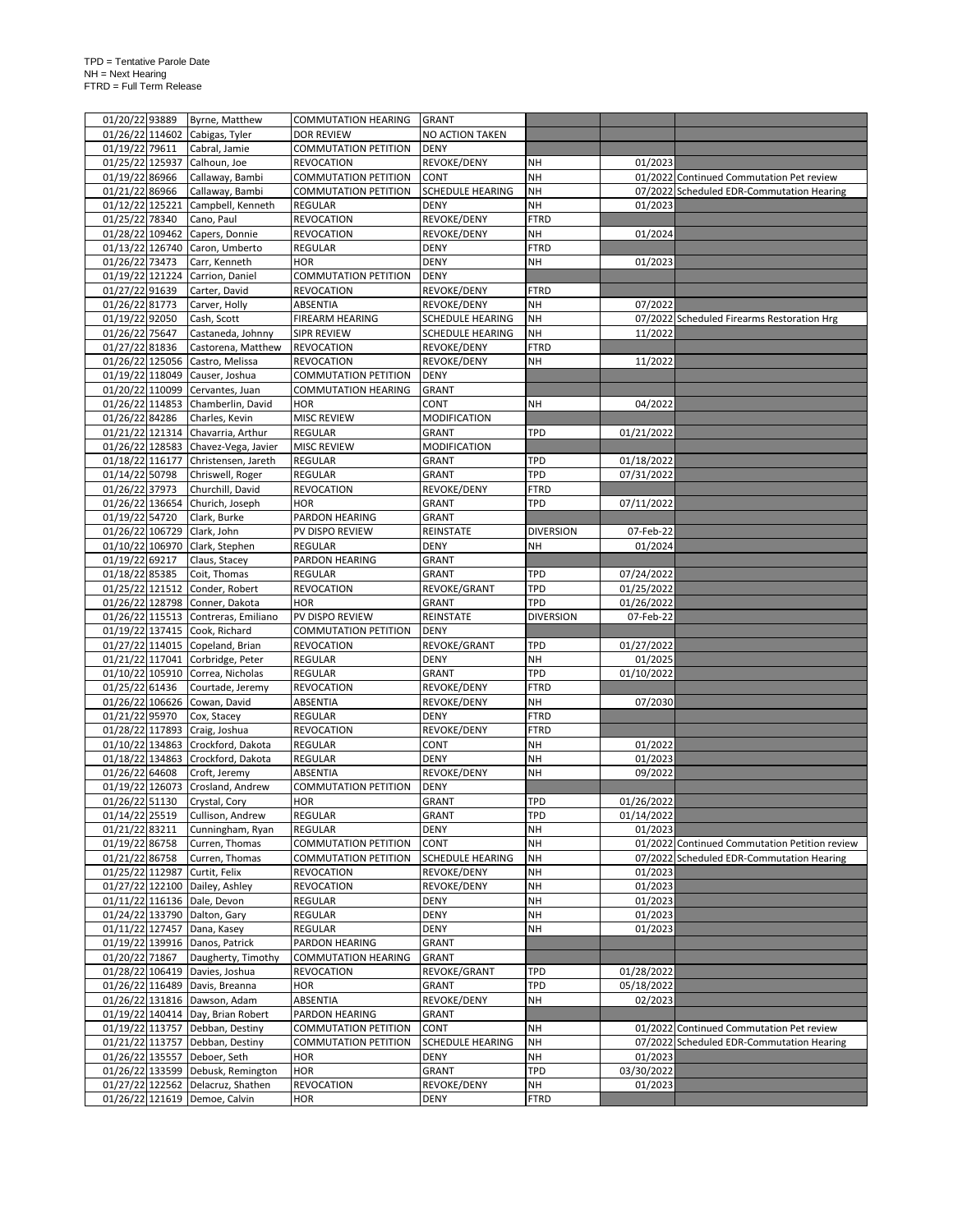| 01/19/22 42356                   |                 | Denny, Christie                    | PARDON HEARING                          | GRANT                             |                  |            |                                           |
|----------------------------------|-----------------|------------------------------------|-----------------------------------------|-----------------------------------|------------------|------------|-------------------------------------------|
| 01/26/22 118011                  |                 | Depriest, Dustyn                   | <b>HOR</b>                              | GRANT                             | <b>TPD</b>       | 04/01/2022 |                                           |
| 01/19/22 76587                   |                 | Desrosiers, David                  | PARDON HEARING                          | SCHEDULE HEARING                  | NH               | 07/2022    |                                           |
|                                  |                 | 01/27/22 118551 Devalera, Jasmine  | <b>REVOCATION</b>                       | REVOKE/DENY                       | <b>FTRD</b>      |            |                                           |
| 01/26/22 23558                   |                 |                                    |                                         |                                   |                  |            |                                           |
|                                  |                 | Dewitte, Bryan                     | PV DISPO REVIEW                         | TO COMMISSION                     |                  |            |                                           |
| 01/26/22 42367                   |                 | Diamond, Michelle                  | <b>REVOCATION</b>                       | REVOKE/DENY                       | <b>FTRD</b>      |            |                                           |
|                                  |                 | 01/19/22 121453 Diedrich, Casey    | <b>COMMUTATION PETITION</b>             | <b>DENY</b>                       |                  |            |                                           |
|                                  |                 | 01/26/22 134782 Dietrich, Ryan     | <b>HOR</b>                              | <b>DENY</b>                       | <b>FTRD</b>      |            |                                           |
| 01/21/22 86436                   |                 | Dingman, Jerry                     | REGULAR                                 | GRANT                             | <b>TPD</b>       | 01/21/2022 |                                           |
|                                  |                 | 01/28/22 119745 Dinwiddie, Anthony | <b>REVOCATION</b>                       | CONT                              | NH               | 03/2022    |                                           |
|                                  |                 | 01/26/22 113264 Dixey, Wyola       | <b>REVOCATION</b>                       | REVOKE/DENY                       | <b>FTRD</b>      |            |                                           |
|                                  |                 | 01/26/22 106572 Dominguez, Adriana | <b>HOR</b>                              | GRANT                             | <b>TPD</b>       | 01/26/2022 |                                           |
| 01/19/22 70021                   |                 | Donaldson, Paul                    | <b>PARDON HEARING</b>                   | <b>DENY</b>                       |                  |            |                                           |
| 01/19/22 92221                   |                 | Donaldson, Ryan                    | <b>COMMUTATION PETITION</b>             | <b>DENY</b>                       |                  |            |                                           |
|                                  |                 | 01/19/22 109556 Doria, Ronald      | COMMUTATION PETITION                    | DENY                              |                  |            |                                           |
|                                  |                 | 01/26/22 118425 Dunn, Scott        | PV DISPO REVIEW                         | REINSTATE                         | <b>DIVERSION</b> | 07-Feb-22  |                                           |
| 01/14/22 97755                   |                 | Dunn, Steven                       | <b>REGULAR</b>                          | <b>DENY</b>                       | <b>NH</b>        | 01/2023    |                                           |
|                                  |                 |                                    | <b>REGULAR</b>                          | GRANT                             | <b>TPD</b>       | 01/10/2022 |                                           |
|                                  |                 | 01/10/22 130865 Duran, Filemon     |                                         |                                   |                  |            |                                           |
| 01/25/22 80428                   |                 | Edgley, Aaron                      | <b>REVOCATION</b>                       | REVOKE/DENY                       | <b>NH</b>        | 01/2023    |                                           |
|                                  | 01/19/22 134351 | Edison, Daniel                     | <b>COMMUTATION PETITION</b>             | <b>DENY</b>                       |                  |            |                                           |
| 01/26/22 93101                   |                 | Edwards, Andrew                    | ABSENTIA                                | REVOKE/DENY                       | NΗ               | 12/2022    |                                           |
| 01/26/22 126457                  |                 | Edwards, Joshua                    | PV DISPO REVIEW                         | REINSTATE                         | <b>DIVERSION</b> | 07-Feb-22  |                                           |
|                                  |                 | 01/26/22 127186 Ellis, Robert      | <b>HOR</b>                              | <b>DENY</b>                       | <b>NH</b>        | 01/2023    |                                           |
| 01/19/22 13281                   |                 | Ellison, Walter                    | <b>COMMUTATION PETITION</b>             | <b>CONT</b>                       | NH               |            | 01/2022 Continued Commutation Pet review  |
| 01/21/22 13281                   |                 | Ellison, Walter                    | <b>COMMUTATION PETITION</b>             | SCHEDULE HEARING                  | <b>NH</b>        |            | 07/2022 Scheduled EDR-Commutation Hearing |
| 01/13/22 134084                  |                 | Elwell, Zack                       | <b>REGULAR</b>                          | GRANT                             | <b>TPD</b>       | 01/13/2022 |                                           |
| 01/28/22 78397                   |                 | Engan, Adam                        | <b>REVOCATION</b>                       | REVOKE/DENY                       | <b>NH</b>        | 01/2023    |                                           |
|                                  |                 | 01/19/22 111280 English, Chad      | <b>COMMUTATION PETITION</b>             | <b>DENY</b>                       |                  |            |                                           |
|                                  |                 | 01/19/22 114646 Erling, Ben        | <b>COMMUTATION PETITION</b>             | <b>DENY</b>                       |                  |            |                                           |
|                                  |                 |                                    |                                         |                                   | <b>FTRD</b>      |            |                                           |
|                                  |                 | 01/25/22 124792 Escobar, Javier    | <b>REVOCATION</b>                       | REVOKE/DENY                       |                  |            |                                           |
| 01/26/22 99905                   |                 | Espinoza, Tomas                    | <b>MISC REVIEW</b>                      | <b>DENY</b>                       |                  |            |                                           |
|                                  |                 | 01/21/22 116200 Evans, Aaron       | <b>REGULAR</b>                          | GRANT                             | <b>TPD</b>       | 01/21/2022 |                                           |
| 01/10/22 93525                   |                 | Evans, Alexander                   | SIPR HEARING                            | GRANT                             | <b>TPD</b>       | 01/10/2022 |                                           |
|                                  |                 | 01/12/22 131623 Evans, Corey       | <b>REGULAR</b>                          | GRANT                             | <b>TPD</b>       | 01/12/2022 |                                           |
| 01/25/22 83350                   |                 | Everett, Steven                    | <b>REVOCATION</b>                       | REVOKE/DENY                       | <b>NH</b>        | 01/2023    |                                           |
|                                  |                 | 01/26/22 100690 Fairbanks, Feliza  | <b>HOR</b>                              | CONT                              | <b>NH</b>        | 05/2022    |                                           |
| 01/26/22 59988                   |                 | Farmer, Corey                      | ABSENTIA                                | REVOKE/DENY                       | NH               | 01/2024    |                                           |
| 01/10/22 64055                   |                 | Fewkes, James                      | REGULAR                                 | GRANT                             | TPD              | 01/10/2022 |                                           |
| 01/26/22 80292                   |                 | Figueroa, Orlando                  | <b>DOR REVIEW</b>                       | SCHEDULE HEARING                  | <b>NH</b>        | 01/2023    |                                           |
| 01/19/22 69788                   |                 | Finn, Keith                        | <b>COMMUTATION PETITION</b>             | <b>DENY</b>                       |                  |            | Too close to FTRD for new hrg.            |
| 01/19/22 90936                   |                 | Fischer, Evan                      | <b>COMMUTATION PETITION</b>             | <b>DENY</b>                       |                  |            |                                           |
|                                  |                 | 01/19/22 105499 Fitzgerald, Jeremy | <b>COMMUTATION PETITION</b>             | <b>DENY</b>                       |                  |            |                                           |
|                                  |                 |                                    |                                         |                                   |                  |            |                                           |
| 01/14/22 74533                   |                 | Fleming, Robert                    | <b>REGULAR</b>                          | CONT                              | <b>NH</b>        | 02/2022    |                                           |
| 01/26/22 92661                   |                 | Fletcher, Spencer                  | PV DISPO REVIEW                         | TO COMMISSION                     |                  |            |                                           |
|                                  |                 | 01/13/22 104409 Flink, Alexander   | <b>REGULAR</b>                          | GRANT                             | TPD              | 01/13/2022 |                                           |
| 01/13/22 78712                   |                 | Flora, Steven                      | <b>REGULAR</b>                          | GRANT                             | <b>TPD</b>       | 01/13/2022 |                                           |
| 01/26/22 90642                   |                 | Flowers, Lewis                     | ABSENTIA                                | REVOKE/DENY                       | <b>NH</b>        | 07/2022    |                                           |
|                                  |                 | 01/25/22 112873 Floyd, Wayne       | <b>REVOCATION</b>                       | REVOKE/GRANT                      | TPD              | 01/25/2022 |                                           |
| 01/19/22 20264                   |                 | Fodge, Aaron                       | <b>COMMUTATION PETITION</b>             | <b>DENY</b>                       |                  |            |                                           |
| 01/26/22 76063                   |                 | Fones, Robert                      | ABSENTIA                                | REVOKE/DENY                       | NH               | 07/2022    |                                           |
|                                  |                 | 01/26/22 102012 Foss, Chad         | <b>HOR</b>                              | <b>GRANT</b>                      | TPD              | 07/29/2022 |                                           |
|                                  |                 | 01/26/22 135876 Fotsch, Seth       | <b>HOR</b>                              | DENY                              | <b>FTRD</b>      |            |                                           |
|                                  |                 | 01/25/22 101445 Fraser, Tyler      | <b>REVOCATION</b>                       | REVOKE/DENY                       | <b>FTRD</b>      |            |                                           |
| 01/10/22 65882                   |                 | Frazier, Justin                    | <b>REGULAR</b>                          | GRANT                             | TPD              | 07/03/2022 |                                           |
|                                  |                 | 01/26/22 127459 Freda, William     | HOR                                     | GRANT                             | TPD              | 07/01/2022 |                                           |
|                                  |                 | 01/14/22 136862 Freeman, Stephen   | REGULAR                                 |                                   | TPD              |            |                                           |
|                                  |                 |                                    |                                         | GRANT                             |                  | 07/21/2022 |                                           |
| 01/21/22 35722                   |                 | Fultz, Robin                       | <b>REGULAR</b>                          | DENY                              | <b>FTRD</b>      |            |                                           |
| 01/19/22 125082                  |                 | Gallegos, Henry                    | <b>COMMUTATION PETITION</b>             | CONT                              | <b>NH</b>        |            | 01/2022 Continued Commutation Pet review  |
|                                  |                 | 01/21/22 125082 Gallegos, Henry    | <b>COMMUTATION PETITION</b>             | <b>SCHEDULE HEARING</b>           | <b>NH</b>        |            | 07/2022 Scheduled EDR-Commutation Hearing |
|                                  |                 | 01/26/22 115025 Gandee, Eric       | <b>HOR</b>                              | CONT                              | <b>NH</b>        | 05/2022    |                                           |
|                                  |                 | 01/26/22 109576 Garcia, Fernando   | ABSENTIA                                | REVOKE/DENY                       | NH               | 06/2023    |                                           |
|                                  |                 | 01/25/22 109200 Garcia, Pedro      | <b>REVOCATION</b>                       | REVOKE/GRANT                      | TPD              | 01/25/2022 |                                           |
| 01/24/22 92234                   |                 | Garcia, Tara                       | <b>REGULAR</b>                          | <b>DENY</b>                       | NH               | 01/2023    |                                           |
| 01/28/22 122809                  |                 | Gard, George                       | <b>REVOCATION</b>                       | REVOKE/GRANT                      | TPD              | 01/28/2022 |                                           |
|                                  |                 | 01/10/22 103434 Gardiner, Travis   | <b>REGULAR</b>                          | GRANT                             | TPD              | 01/10/2022 |                                           |
|                                  |                 |                                    |                                         |                                   |                  |            |                                           |
|                                  |                 |                                    |                                         |                                   |                  |            |                                           |
|                                  |                 | 01/26/22 112520 Garza, Gabriel     | HOR                                     | DENY                              | NH               | 01/2023    |                                           |
|                                  |                 | 01/10/22 122190 Garza, Mario       | REGULAR                                 | DENY                              | <b>NH</b>        | 01/2023    |                                           |
| 01/26/22 83019                   |                 | Gerardo, Frank                     | ABSENTIA                                | REVOKE/DENY                       | NH               | 11/2022    |                                           |
| 01/19/22 31821<br>01/26/22 96336 |                 | Gillette, Danny<br>Glandon, Ashley | <b>COMMUTATION PETITION</b><br>ABSENTIA | <b>DENY</b><br><b>REVOKE/DENY</b> | NΗ               | 02/2023    |                                           |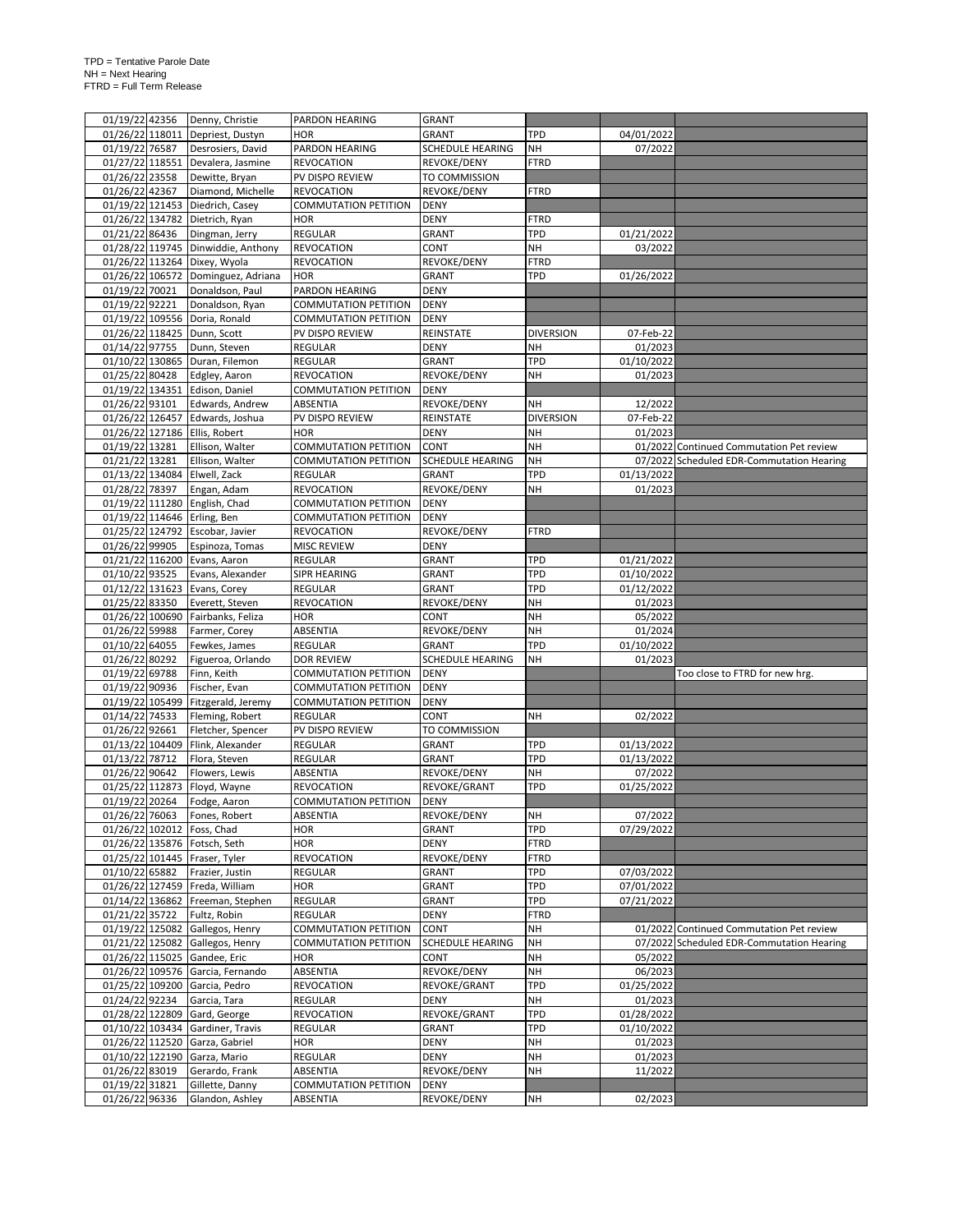|                 | 01/14/22 41840 | Glazier, Ronald                                                    | <b>REGULAR</b>                   | <b>GRANT</b>            | <b>TPD</b>        | 01/14/2022               |                                            |
|-----------------|----------------|--------------------------------------------------------------------|----------------------------------|-------------------------|-------------------|--------------------------|--------------------------------------------|
|                 |                | 01/19/22 135975 Gleason, Brian                                     | <b>COMMUTATION PETITION</b>      | <b>DENY</b>             |                   |                          |                                            |
|                 |                | 01/14/22 109408 Gold, Robert                                       | REGULAR                          | GRANT                   | <b>TPD</b>        | 02/07/2022               |                                            |
|                 |                | 01/26/22 123471 Gomez, Eriberto                                    | ABSENTIA                         | REVOKE/DENY             | <b>NH</b>         | 04/2026                  |                                            |
|                 |                |                                                                    |                                  |                         |                   |                          |                                            |
| 01/25/22 130091 |                | Goncharuk, Dimitry                                                 | <b>REVOCATION</b>                | REVOKE/DENY             | <b>NH</b>         | 01/2025                  |                                            |
| 01/14/22 116418 |                | Gooch, Christopher                                                 | <b>REGULAR</b>                   | <b>DENY</b>             | <b>NH</b>         | 01/2023                  |                                            |
| 01/26/22 133039 |                | Goodman, Marcus                                                    | <b>HOR</b>                       | CONT                    | <b>NH</b>         | 05/2022                  |                                            |
| 01/18/22 91670  |                | Goslin, Charles                                                    | <b>REGULAR</b>                   | CONT                    | <b>NH</b>         | 04/2022                  |                                            |
| 01/19/22 61574  |                | Gosser, Danielle                                                   | FIREARM HEARING                  | GRANT                   |                   |                          |                                            |
| 01/19/22 90780  |                | Granillo, Benjamin                                                 | <b>COMMUTATION PETITION</b>      | <b>DENY</b>             |                   |                          |                                            |
| 01/26/22 118461 |                | Gray, Joseph                                                       | <b>REVOCATION</b>                | REVOKE/DENY             | FTRD              |                          |                                            |
| 01/18/22 71552  |                | Green, Casey                                                       | <b>REGULAR</b>                   | GRANT                   | TPD               | 07/17/2022               |                                            |
|                 |                | 01/20/22 119138 Gunnyon, William                                   | <b>COMMUTATION HEARING</b>       | <b>GRANT</b>            |                   |                          |                                            |
|                 |                | 01/19/22 119270 Hackler, John                                      |                                  |                         |                   |                          |                                            |
|                 |                |                                                                    | <b>COMMUTATION PETITION</b>      | <b>DENY</b>             |                   |                          |                                            |
| 01/19/22 67852  |                | Hale, David                                                        | <b>FIREARM HEARING</b>           | <b>SCHEDULE HEARING</b> | NΗ                |                          | 07/2022 Scheduled Firearms Restoration Hrg |
|                 |                | 01/26/22 110275 Hallsey, Stacia                                    | <b>REVOCATION</b>                | REVOKE/DENY             | <b>FTRD</b>       |                          |                                            |
| 01/19/22 82360  |                | Hamilton, Aaron                                                    | <b>COMMUTATION PETITION</b>      | <b>DENY</b>             |                   |                          |                                            |
| 01/19/22 33588  |                | Hamilton, Clovis                                                   | <b>COMMUTATION PETITION</b>      | <b>DENY</b>             |                   |                          |                                            |
|                 |                | 01/26/22 123126 Hammack, Steven                                    | <b>HOR</b>                       | <b>DENY</b>             | NΗ                | 01/2023                  |                                            |
| 01/12/22 85179  |                | Haner, Dwayne                                                      | <b>REGULAR</b>                   | <b>GRANT DENY</b>       | NH                | 01/2023                  |                                            |
|                 |                | 01/25/22 113555 Hankins, Kevin                                     | <b>REVOCATION</b>                | <b>REVOKE/DENY</b>      | <b>NH</b>         | 01/2023                  |                                            |
|                 |                | 01/26/22 110844 Hansen, Kevin                                      | ABSENTIA                         | REVOKE/DENY             | NΗ                | 01/2025                  |                                            |
|                 |                |                                                                    |                                  |                         |                   |                          |                                            |
|                 |                | 01/18/22 130323 Hanson, Carl                                       | <b>REGULAR</b>                   | GRANT                   | TPD               | 01/18/2022               |                                            |
| 01/18/22 88512  |                | Harbeck, John                                                      | <b>REGULAR</b>                   | GRANT                   | TPD               | 07/29/2022               |                                            |
| 01/20/22 63848  |                | Hardcastle, Clinton                                                | <b>FIREARM HEARING</b>           | GRANT                   |                   |                          |                                            |
| 01/18/22 131871 |                | Harden, Lance                                                      | <b>REGULAR</b>                   | GRANT                   | TPD               | 07/26/2022               |                                            |
| 01/28/22 110721 |                | Hardy, Wayne                                                       | <b>REVOCATION</b>                | REVOKE/GRANT            | <b>TPD</b>        | 01/28/2022               |                                            |
| 01/19/22 63474  |                | Harris, Annamarie                                                  | <b>COMMUTATION PETITION</b>      | CONT                    | <b>NH</b>         |                          | 01/2022 Continued Commutation Pet review   |
| 01/21/22 63474  |                | Harris, Annamarie                                                  | <b>COMMUTATION PETITION</b>      | <b>SCHEDULE HEARING</b> | <b>NH</b>         |                          | 07/2022 Scheduled EDR-Commutation Hearing  |
| 01/28/22 123545 |                | Harris, Marcel                                                     | <b>REVOCATION</b>                | REVOKE/DENY             | NΗ                | 01/2023                  |                                            |
| 01/11/22 82083  |                | Harris, Troy                                                       | <b>REGULAR</b>                   | <b>DENY</b>             | <b>NH</b>         | 11/2023                  |                                            |
|                 |                |                                                                    |                                  |                         |                   |                          |                                            |
| 01/19/22 64016  |                | Harshbarger, David                                                 | <b>COMMUTATION PETITION</b>      | <b>DENY</b>             |                   |                          |                                            |
|                 |                | 01/26/22 131884 Hart, Brandon                                      | <b>DOR REVIEW</b>                | <b>DENY</b>             | <b>FTRD</b>       |                          |                                            |
| 01/27/22 96581  |                | Hasten, Brandon                                                    | <b>REVOCATION</b>                | REVOKE/GRANT            | TPD               | 01/27/2022               |                                            |
| 01/10/22 73127  |                | Hayes, Douglas                                                     | <b>REGULAR</b>                   | <b>DENY</b>             | <b>FTRD</b>       |                          |                                            |
|                 |                | 01/19/22 122254 Hayward, Christopher                               | <b>COMMUTATION PETITION</b>      | <b>DENY</b>             |                   |                          |                                            |
|                 |                | 01/26/22 109455 Hazel, Kallen                                      | <b>DOR REVIEW</b>                | NO ACTION TAKEN         |                   |                          |                                            |
| 01/26/22 63363  |                |                                                                    |                                  |                         |                   |                          |                                            |
|                 |                |                                                                    |                                  |                         |                   |                          |                                            |
|                 |                | Heighes, Stephen                                                   | <b>HOR</b>                       | CONT                    | NΗ                | 05/2022                  |                                            |
|                 |                | 01/11/22 136084 Heinbach, Ryan                                     | REGULAR                          | GRANT                   | TPD               | 07/10/2022               |                                            |
|                 |                | 01/26/22 140858 Hendersen,                                         | <b>HOR</b>                       | CONT                    | <b>NH</b>         | 06/2022                  |                                            |
|                 |                | 01/26/22 130478 Hensen, Dakota                                     | <b>HOR</b>                       | GRANT                   | TPD               | 04/22/2022               |                                            |
|                 |                | 01/26/22 120332 Heredia, Shantell                                  | ABSENTIA                         | REVOKE/DENY             | NH                | 07/2022                  |                                            |
|                 |                | 01/27/22 115114 Hernandez,                                         | <b>REVOCATION</b>                | REVOKE/DENY             | NΗ                | 01/2023                  |                                            |
|                 |                | 01/13/22 125511 Herrera, Ivan                                      | <b>REGULAR</b>                   | <b>GRANT</b>            | <b>TPD</b>        | 07/18/2022               |                                            |
|                 |                | 01/19/22 100095 Hewes, Jesse                                       | <b>COMMUTATION PETITION</b>      | <b>CONT</b>             | <b>NH</b>         |                          | 01/2022 Continued Commutation Pet review   |
|                 |                |                                                                    | <b>COMMUTATION PETITION</b>      | <b>SCHEDULE HEARING</b> | NH                |                          | 07/2022 Scheduled EDR-Commutation Hearing  |
|                 |                | 01/21/22 100095 Hewes, Jesse                                       |                                  |                         |                   |                          |                                            |
| 01/26/22 28495  |                | Hile, Christopher                                                  | ABSENTIA                         | REVOKE/DENY             | NH                | 07/2022                  |                                            |
|                 |                | 01/26/22 109808 Hitchcock, Thomas                                  | <b>HOR</b>                       | <b>GRANT</b>            | TPD               | 07/16/2022               |                                            |
| 01/20/22 54194  |                | Hollinger, Brad                                                    | <b>COMMUTATION HEARING</b>       | <b>GRANT</b>            |                   |                          |                                            |
|                 |                | 01/10/22 129431 Hollis, Dimitri                                    | <b>REGULAR</b>                   | <b>GRANT</b>            | <b>TPD</b>        | 01/10/2022               |                                            |
| 01/26/22 65348  |                | Holt, Michael                                                      | <b>HOR</b>                       | GRANT                   | TPD               | 06/28/2022               |                                            |
| 01/26/22 121611 |                | Holubetz, Brock                                                    | <b>HOR</b>                       | <b>GRANT</b>            | TPD               | 01/26/2022               |                                            |
| 01/19/22 48413  |                | Hoskins, Douglas                                                   | <b>COMMUTATION PETITION</b>      | <b>CONT</b>             | NH                |                          | 01/2022 Continued Commutation Pet review   |
| 01/21/22 48413  |                | Hoskins, Douglas                                                   | <b>COMMUTATION PETITION</b>      | <b>SCHEDULE HEARING</b> | <b>NH</b>         |                          | 07/2022 Scheduled EDR-Commutation Hearing  |
| 01/26/22 104595 |                | Hotchkiss, Emmett                                                  | <b>REVOCATION</b>                | REVOKE/DENY             | <b>FTRD</b>       |                          |                                            |
| 01/26/22 89069  |                | Hotchkiss, Jason                                                   |                                  |                         | NΗ                | 12/2023                  |                                            |
|                 |                |                                                                    | ABSENTIA                         | REVOKE/DENY             |                   |                          |                                            |
| 01/26/22 129383 |                | Howlett, Clay                                                      | <b>HOR</b>                       | CONT                    | NH                | 05/2022                  |                                            |
| 01/19/22 96246  |                | Huerta, Jose                                                       | <b>COMMUTATION PETITION</b>      | <b>DENY</b>             |                   |                          |                                            |
| 01/26/22 128052 |                | Huff, Erin Kathleen                                                | ABSENTIA                         | REVOKE/DENY             | FTRD              |                          |                                            |
| 01/25/22 115073 |                | Huffman, Brandon                                                   | <b>REVOCATION</b>                | REVOKE/DENY             | NΗ                | 01/2023                  |                                            |
| 01/26/22 90600  |                | Hunter, Kasey                                                      | <b>SIPR REVIEW</b>               | <b>DENY</b>             |                   |                          |                                            |
| 01/27/22 84502  |                | Hunt-Parker, Justin                                                | <b>REVOCATION</b>                | REVOKE/DENY             | NΗ                | 01/2023                  |                                            |
| 01/12/22 88746  |                | Hurst, William                                                     | REGULAR                          | <b>GRANT</b>            | TPD               | 04/08/2022               |                                            |
|                 |                |                                                                    |                                  | <b>DENY</b>             |                   |                          |                                            |
| 01/19/22 71326  |                | Hyer, Shaun                                                        | <b>COMMUTATION PETITION</b>      |                         |                   |                          |                                            |
| 01/13/22 40889  |                | Ibarra, Andrew                                                     | REGULAR                          | CONT                    | NΗ                | 04/2022                  |                                            |
| 01/13/22 119168 |                | Ibarra, Jason                                                      | REGULAR                          | DENY                    | NΗ                | 01/2023                  |                                            |
|                 |                | 01/26/22 107041 Infante, Isabel                                    | <b>REVOCATION</b>                | REVOKE/GRANT            | <b>TPD</b>        | 01/26/2022               |                                            |
|                 |                | 01/19/22 109738 Inman, Luke                                        | <b>COMMUTATION PETITION</b>      | <b>DENY</b>             |                   |                          |                                            |
|                 |                | 01/21/22 103846 Ireland, Anthony<br>01/10/22 118371 Ivie, Reginald | <b>REGULAR</b><br><b>REGULAR</b> | <b>GRANT</b><br>GRANT   | TPD<br><b>TPD</b> | 01/21/2022<br>07/01/2022 |                                            |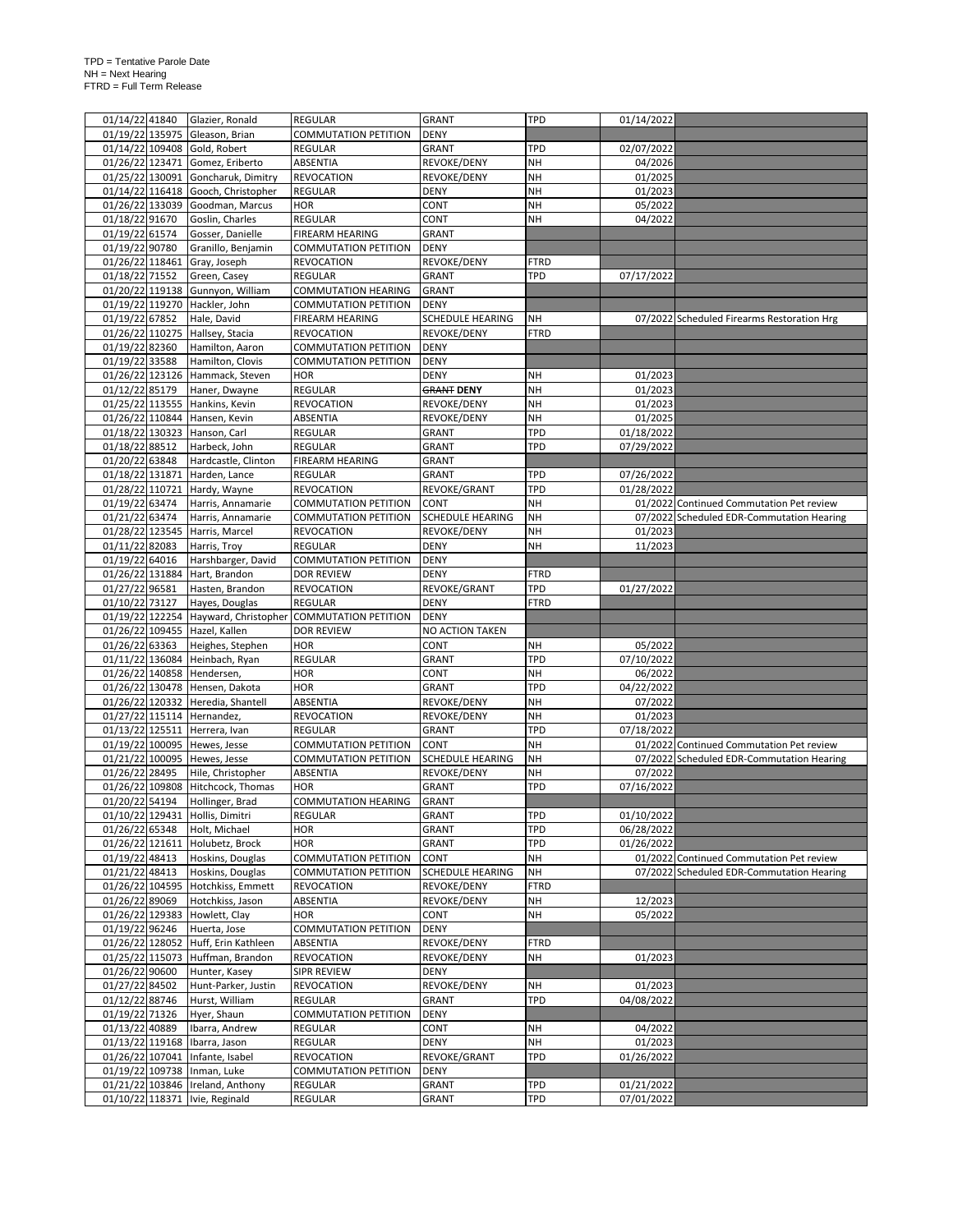|                            | 01/26/22 123575 Jackson, Arturo                                   | ABSENTIA                    | <b>REVOKE/DENY</b>           | <b>NH</b>        | 11/2025                  |                                           |
|----------------------------|-------------------------------------------------------------------|-----------------------------|------------------------------|------------------|--------------------------|-------------------------------------------|
|                            | 01/18/22 127903 Jackson, Zane                                     | <b>REGULAR</b>              | GRANT                        | TPD              | 01/18/2022               |                                           |
| 01/12/22 138541            | Jafar, Salah                                                      | REGULAR                     | <b>DENY</b>                  | NΗ               | 01/2023                  |                                           |
| 01/20/22 76599             | Jamieson, Kyle                                                    | FIREARM HEARING             | <b>GRANT</b>                 |                  |                          |                                           |
| 01/19/22 40743             | Jaramillo, Guadalupe                                              | <b>COMMUTATION PETITION</b> | <b>DENY</b>                  |                  |                          |                                           |
| 01/13/22 14201             | Jenkins, Eddie                                                    | REGULAR                     | GRANT                        | TPD              | 06/28/2022               |                                           |
| 01/19/22 64605             | Jenkins, Nicholas                                                 | PARDON HEARING              | GRANT                        |                  |                          |                                           |
| 01/12/22 85807             | Jennings, Troy                                                    | <b>REGULAR</b>              | <b>DENY</b>                  | NΗ               | 08/2022                  |                                           |
| 01/26/22 119711            | Jensen, Joseph                                                    | <b>SIPR REVIEW</b>          | <b>DENY</b>                  |                  |                          |                                           |
|                            | 01/19/22 116862 Jensen, Krista                                    | <b>COMMUTATION PETITION</b> | CONT                         | NΗ               |                          | 01/2022 Continued Commutation Pet review  |
|                            | 01/21/22 116862 Jensen, Krista                                    | <b>COMMUTATION PETITION</b> | <b>SCHEDULE HEARING</b>      | <b>NH</b>        |                          | 07/2022 Scheduled EDR-Commutation Hearing |
|                            | 01/24/22 120061 Jimenez, Jose                                     | <b>REGULAR</b>              | GRANT                        | TPD              | 01/24/2022               |                                           |
|                            | 01/26/22 115583 Johnson, Heidi                                    | <b>REVOCATION</b>           | REVOKE/DENY                  | <b>NH</b>        | 01/2023                  |                                           |
|                            | 01/28/22 119703 Johnson, Jeffrey                                  | <b>REVOCATION</b>           | REVOKE/GRANT                 | TPD              | 01/28/2022               |                                           |
|                            | 01/10/22 133783 Johnson, William                                  | <b>REGULAR</b>              | <b>CONT</b>                  | NΗ               | 04/2022                  |                                           |
| 01/26/22 69086             | Jones, Jared                                                      | PV DISPO REVIEW             | REINSTATE                    | <b>DIVERSION</b> | 07-Feb-22                |                                           |
| 01/26/22 59886             | Jorgensen, Charles                                                | ABSENTIA                    | REVOKE/GRANT                 | TPD              | 01/26/2022               |                                           |
| 01/19/22 102764            | Joyce, John                                                       | <b>COMMUTATION PETITION</b> | <b>CONT</b>                  | <b>NH</b>        |                          | 01/2022 Continued Commutation Pet review  |
| 01/21/22 102764            | Joyce, John                                                       | <b>COMMUTATION PETITION</b> | <b>SCHEDULE HEARING</b>      | NH               |                          | 07/2022 Scheduled EDR-Commutation Hearing |
| 01/20/22 77834             | Kaiser, Kenneth                                                   | <b>COMMUTATION HEARING</b>  | <b>GRANT</b>                 |                  |                          |                                           |
| 01/19/22 86303             | Kalashnikov, Sergey                                               | <b>COMMUTATION PETITION</b> | <b>CONT</b>                  | NΗ               |                          | 01/2022 Continued Commutation Pet review  |
| 01/21/22 86303             | Kalashnikov, Sergey                                               | <b>COMMUTATION PETITION</b> | <b>SCHEDULE HEARING</b>      | NΗ               |                          | 07/2022 Scheduled EDR-Commutation Hearing |
| 01/18/22 128177            | Kandler, Kesha                                                    | <b>REGULAR</b>              | <b>DENY</b>                  | <b>NH</b>        | 01/2023                  |                                           |
|                            | 01/26/22 118645 Kaschmitter, Wilson                               | <b>HOR</b>                  | GRANT                        | TPD              | 07/01/2022               |                                           |
| 01/20/22 82958             | Kelley, Audra                                                     | FIREARM HEARING             | GRANT                        |                  |                          |                                           |
| 01/10/22 125946            | Kelley, Tyler                                                     | <b>REGULAR</b>              | GRANT                        | TPD              | 01/10/2022               |                                           |
|                            | 01/21/22 117020 Kershner, Josiah                                  | REGULAR                     | GRANT                        | TPD              | 01/21/2022               |                                           |
|                            | 01/24/22 131522 Kidd, Dylan                                       | <b>REGULAR</b>              | <b>DENY</b>                  | NΗ               | 01/2023                  |                                           |
|                            | 01/13/22 131425 Kidman, Eric                                      | REGULAR                     | <b>DENY</b>                  | NH               | 01/2025                  |                                           |
|                            | 01/26/22 132345 Kincheloe, Kyle                                   | <b>HOR</b>                  | GRANT                        | TPD              | 02/05/2022               |                                           |
|                            | 01/27/22 121992 King, Alex                                        | <b>REVOCATION</b>           | REVOKE/DENY                  | <b>NH</b>        | 01/2023                  |                                           |
| 01/26/22 117916 Klein, Jay |                                                                   | <b>ABSENTIA</b>             | REVOKE/DENY                  | NH               | 12/2022                  |                                           |
|                            | 01/10/22 116723 Knapp, Kennen                                     | <b>REGULAR</b>              | GRANT                        | TPD              | 07/12/2022               |                                           |
|                            | 01/20/22 117607 Knickrehm, Aaron                                  | <b>COMMUTATION HEARING</b>  | <b>GRANT</b>                 |                  |                          |                                           |
| 01/20/22 70802             | Knowlton, Harry                                                   | <b>COMMUTATION HEARING</b>  | <b>GRANT</b>                 |                  |                          |                                           |
| 01/26/22 132312            | Knutz, lan                                                        | <b>REVOCATION</b>           | REVOKE/DENY                  | FTRD             |                          |                                           |
|                            | 01/26/22 116110 Kohrdt, Lonnie                                    | <b>HOR</b>                  | <b>GRANT</b>                 | <b>TPD</b>       | 07/14/2022               |                                           |
|                            |                                                                   |                             |                              |                  |                          |                                           |
|                            |                                                                   |                             |                              |                  |                          |                                           |
|                            | 01/19/22 102762 Kopp, James                                       | <b>COMMUTATION PETITION</b> | <b>DENY</b>                  |                  |                          |                                           |
| 01/26/22 126758            | Lacoste, Jon                                                      | <b>HOR</b>                  | CONT                         | NΗ               | 06/2022                  |                                           |
| 01/28/22 98865             | Lafleur, Jeremy                                                   | <b>REVOCATION</b>           | REVOKE/DENY                  | NΗ               | 01/2023                  |                                           |
|                            | 01/24/22 128870 Lamp, Caleb                                       | <b>REVOCATION</b>           | REVOKE/DENY                  | NΗ               | 01/2023                  |                                           |
| 01/11/22 118251            | Lara, Cruz                                                        | REGULAR                     | CONT                         | <b>NH</b>        | 01/2024                  |                                           |
| 01/11/22 85175             | Larrea, Joshua                                                    | REGULAR                     | GRANT                        | TPD              | 07/18/2022               |                                           |
|                            | 01/12/22 127265 Latreille, Robert                                 | REGULAR                     | <b>DENY</b>                  | <b>FTRD</b>      |                          |                                           |
| 01/19/22 111634            | Laverdure, Robert                                                 | <b>COMMUTATION PETITION</b> | <b>DENY</b>                  |                  |                          |                                           |
| 01/26/22 133611            | Lee, Andrea                                                       | <b>MISC REVIEW</b>          | <b>MODIFICATION</b>          |                  |                          |                                           |
| 01/26/22 119692            | Lepisto, Anthony                                                  | PV DISPO REVIEW             | TO COMMISSION                |                  |                          |                                           |
|                            | 01/12/22 114753 Lewis, Wayne                                      | REGULAR                     | <b>GRANT</b>                 | TPD              | 01/12/2022               |                                           |
|                            | 01/26/22 129720 Linares, Jacinto                                  | <b>HOR</b>                  | <b>GRANT</b>                 | TPD              | 06/16/2022               |                                           |
|                            | 01/26/22 124242 Lingard, Benjamin                                 | HOR                         | <b>GRANT</b>                 | <b>TPD</b>       | 04/25/2022               |                                           |
| 01/18/22 136252 Litz, Alex | 01/11/22 127675 Loertscher, Joseph                                | REGULAR<br><b>REGULAR</b>   | <b>DENY</b>                  | NH               | 01/2023                  |                                           |
|                            |                                                                   |                             | GRANT                        | TPD              | 07/15/2022               |                                           |
|                            | 01/12/22 114162 Lopez, Anthony                                    | <b>REGULAR</b>              | <b>DENY</b>                  | NH               | 01/2023                  |                                           |
| 01/26/22 82500             | Lopez, Desirae                                                    | <b>HOR</b>                  | GRANT                        | TPD              | 01/26/2022               |                                           |
| 01/26/22 97912             | Lopez, Francisco                                                  | <b>SIPR REVIEW</b>          | CONT                         | NH               | 02/2022                  |                                           |
|                            | 01/24/22 118340 Lopez, Marisela                                   | <b>REVOCATION</b>           | REVOKE/DENY                  | NΗ               | 01/2023                  |                                           |
| 01/18/22 128664            | Lopez, Sergio                                                     | REGULAR                     | <b>DENY</b>                  | NΗ<br>TPD        | 01/2023                  |                                           |
| 01/26/22 120015            | Lopez-Celaya, Noel                                                | HOR<br><b>REGULAR</b>       | GRANT                        |                  | 01/26/2022               |                                           |
| 01/18/22 133429            | Love, Courtney                                                    |                             | <b>DENY</b>                  | NH               | 01/2023                  |                                           |
|                            | 01/26/22 128408 Lovenberg, Thomas                                 | <b>HOR</b>                  | CONT                         | <b>NH</b>        | 06/2022                  |                                           |
| 01/26/22 104625            | Loya, Marcus                                                      | ABSENTIA                    | REVOKE/DENY                  | NH               | 03/2024                  |                                           |
| 01/21/22 80480             | Lujan, Memori                                                     | <b>COMMUTATION PETITION</b> | <b>DENY</b>                  |                  |                          |                                           |
| 01/19/22 80480             | Lujan, Memori                                                     | <b>COMMUTATION PETITION</b> | CONT                         | NΗ               |                          | 01/2022 Continued Commutation Pet review  |
| 01/26/22 62196             | Lynch, Joseph                                                     | PV DISPO REVIEW             | REINSTATE/DISCHARG DIVERSION |                  | 07-Feb-22                |                                           |
|                            | 01/27/22 116215 Mai, Tearle                                       | <b>REVOCATION</b>           | REVOKE/GRANT                 | TPD              | 01/27/2022               |                                           |
| 01/26/22 105395            | Manning, Kenneth                                                  | SIPR REVIEW                 | <b>DENY</b>                  |                  |                          |                                           |
| 01/19/22 23337             | Marsh, Jay                                                        | <b>COMMUTATION PETITION</b> | <b>DENY</b>                  |                  |                          |                                           |
|                            | 01/19/22 131445 Martin, Christopher                               | <b>COMMUTATION PETITION</b> | <b>DENY</b>                  |                  |                          |                                           |
|                            | 01/18/22 115604 Martinez, Jose<br>01/13/22 103685 Martinez, Peter | <b>REGULAR</b><br>REGULAR   | <b>GRANT</b><br>GRANT        | TPD<br>TPD       | 01/18/2022<br>07/29/2022 |                                           |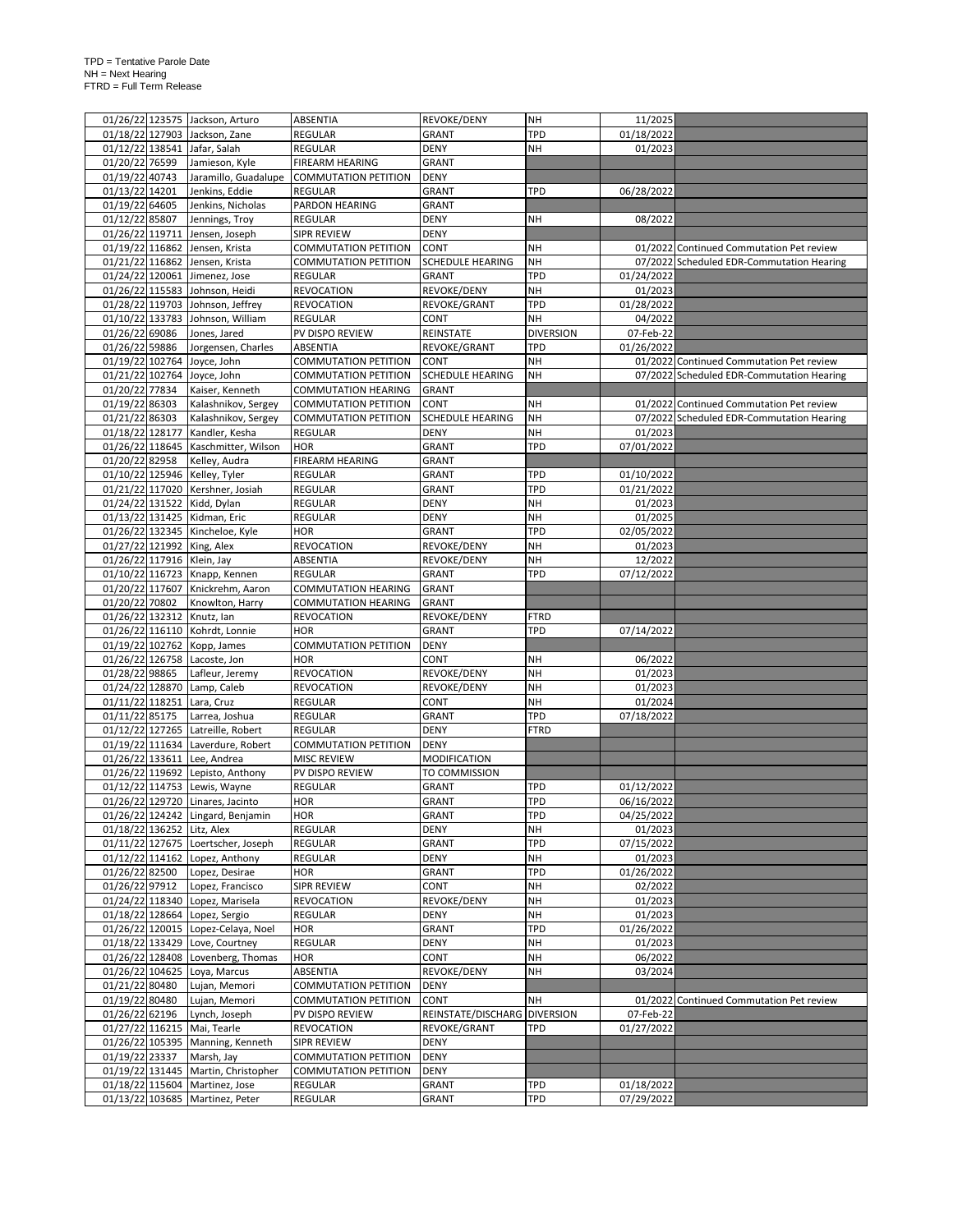|                 | 01/19/22 141879 Martinez, Willie   | PARDON HEARING                           | <b>SCHEDULE HEARING</b> | <b>NH</b>   | 07/2022    |                                           |
|-----------------|------------------------------------|------------------------------------------|-------------------------|-------------|------------|-------------------------------------------|
| 01/19/22 58082  |                                    | COMMUTATION PETITION                     | <b>DENY</b>             |             |            |                                           |
|                 | Marx, Dorothy                      |                                          |                         |             |            |                                           |
| 01/19/22 99752  | Matcheson, Sharon                  | <b>COMMUTATION PETITION</b>              | <b>DENY</b>             |             |            |                                           |
| 01/12/22 46880  | Mathews, Paul                      | REGULAR                                  | GRANT                   | <b>TPD</b>  | 07/27/2022 |                                           |
| 01/26/22 17920  | Mausling, Frank                    | <b>REVOCATION</b>                        | REVOKE/DENY             | <b>FTRD</b> |            |                                           |
| 01/19/22 119264 | Mayers, Sabre                      | <b>COMMUTATION PETITION</b>              | <b>DENY</b>             |             |            |                                           |
|                 | 01/28/22 113353 Mayes, Joey        | <b>REVOCATION</b>                        | REVOKE/DENY             | <b>FTRD</b> |            |                                           |
| 01/21/22 79133  |                                    | <b>REGULAR</b>                           | <b>DENY</b>             | <b>NH</b>   | 01/2025    |                                           |
|                 | Mayo, Cherri                       |                                          |                         |             |            |                                           |
| 01/26/22 64904  | McCauley, Elvis                    | <b>SIPR REVIEW</b>                       | <b>DENY</b>             |             |            |                                           |
|                 | 01/26/22 135545 McConkey, Gabriel  | <b>HOR</b>                               | GRANT                   | <b>TPD</b>  | 06/16/2022 |                                           |
| 01/27/22 93887  | McFadden, Jeremy                   | <b>REVOCATION</b>                        | REVOKE/DENY             | <b>FTRD</b> |            |                                           |
| 01/27/22 95151  | McGinnis, Justin                   | <b>REVOCATION</b>                        | REVOKE/GRANT            | TPD         | 01/27/2022 |                                           |
|                 | 01/26/22 124574 McGough, Michael   | <b>REVOCATION</b>                        | REVOKE/DENY             | <b>FTRD</b> |            |                                           |
|                 |                                    |                                          |                         |             |            |                                           |
| 01/18/22 80417  | McKinney, Sean                     | REGULAR                                  | GRANT                   | TPD         | 01/18/2022 |                                           |
|                 | 01/26/22 118404 McNair, Joshua     | <b>DOR REVIEW</b>                        | SCHEDULE HEARING        | <b>NH</b>   | 01/2023    |                                           |
|                 | 01/26/22 124538 McRory, Denver     | ABSENTIA                                 | REVOKE/DENY             | <b>NH</b>   | 11/2022    |                                           |
| 01/14/22 96853  | Medlin, Scottie                    | <b>REGULAR</b>                           | GRANT                   | TPD         | 05/12/2022 |                                           |
|                 | 01/10/22 111060 Melvin, Thomas     | <b>REGULAR</b>                           | GRANT                   | <b>TPD</b>  | 01/10/2022 |                                           |
|                 |                                    |                                          |                         |             |            |                                           |
| 01/26/22 77375  | Mercer, David                      | ABSENTIA                                 | REVOKE/DENY             | NH          | 07/2022    |                                           |
| 01/13/22 112837 | Merrick, Christan                  | <b>REGULAR</b>                           | GRANT                   | <b>TPD</b>  | 01/13/2022 |                                           |
|                 | 01/19/22 104462 Meservey, Adam     | <b>COMMUTATION PETITION</b>              | <b>DENY</b>             |             |            |                                           |
|                 | 01/19/22 111525 Metheny, Phillip   | <b>COMMUTATION PETITION</b>              | <b>CONT</b>             | NH          |            | 01/2022 Continued Commutation Pet review  |
|                 | 01/21/22 111525 Metheny, Phillip   | <b>COMMUTATION PETITION</b>              | <b>SCHEDULE HEARING</b> | <b>NH</b>   |            | 07/2022 Scheduled EDR-Commutation Hearing |
|                 |                                    |                                          |                         |             |            |                                           |
| 01/19/22 75083  | Milanez, Amy                       | <b>COMMUTATION PETITION</b>              | <b>DENY</b>             |             |            | Too close to FTRD for new hrg.            |
|                 | 01/26/22 117762 Miller, Isaac      | <b>HOR</b>                               | GRANT                   | <b>TPD</b>  | 01/26/2022 |                                           |
|                 | 01/19/22 110950 Miller, Matthew    | <b>COMMUTATION PETITION</b>              | <b>DENY</b>             |             |            |                                           |
|                 | 01/19/22 117006 Miller, Randy      | COMMUTATION PETITION                     | <b>DENY</b>             |             |            |                                           |
| 01/21/22 55650  | Montes, Jesus                      | <b>REGULAR</b>                           | DENY                    | <b>NH</b>   | 01/2024    |                                           |
|                 |                                    |                                          |                         |             |            |                                           |
| 01/21/22 55189  |                                    | Montgomery, Charles COMMUTATION PETITION | <b>DENY</b>             |             |            |                                           |
| 01/19/22 55189  |                                    | Montgomery, Charles COMMUTATION PETITION | CONT                    | NH          |            | 01/2022 Continued Commutation Pet review  |
| 01/18/22 45284  | Montgomery, Robert                 | <b>REGULAR</b>                           | <b>GRANT</b>            | TPD         | 01/18/2022 |                                           |
|                 | 01/24/22 122326 Morse, Shateria    | <b>REGULAR</b>                           | <b>DENY</b>             | <b>FTRD</b> |            |                                           |
|                 |                                    |                                          |                         |             |            |                                           |
|                 | 01/27/22 116203 Morton, Joshua     | <b>REVOCATION</b>                        | REVOKE/DENY             | <b>FTRD</b> |            |                                           |
| 01/19/22 74282  | Moses, Kevin                       | <b>COMMUTATION PETITION</b>              | <b>DENY</b>             |             |            |                                           |
|                 | 01/19/22 114235 Mulberry, Tyler    | <b>COMMUTATION PETITION</b>              | <b>DENY</b>             |             |            |                                           |
| 01/11/22 87683  | Muller, Gregory                    | <b>REGULAR</b>                           | GRANT                   | <b>TPD</b>  | 07/18/2022 |                                           |
| 01/26/22 91926  | Mundell, Jacob                     | <b>DOR REVIEW</b>                        | SCHEDULE HEARING        | NH          | 01/2023    |                                           |
|                 |                                    |                                          |                         |             |            |                                           |
|                 | 01/26/22 125225 Munson, Edward     | <b>HOR</b>                               | GRANT                   | TPD         | 01/26/2022 |                                           |
|                 | 01/26/22 124430 Myrick, Brady      | <b>HOR</b>                               | GRANT                   | <b>TPD</b>  | 07/02/2022 |                                           |
|                 | 01/21/22 123336 Najera, Angelica   | REGULAR                                  | DENY                    | <b>NH</b>   | 01/2024    |                                           |
| 01/26/22 27897  | Navarro, Sergio                    | ABSENTIA                                 | REVOKE/DENY             | <b>NH</b>   | 02/2024    |                                           |
| 01/18/22 98834  | Nazarko, Roman                     | <b>REGULAR</b>                           | GRANT                   | <b>TPD</b>  | 01/18/2022 |                                           |
|                 |                                    |                                          |                         |             |            |                                           |
| 01/11/22 81665  | Neely, Kevin                       | <b>REGULAR</b>                           | GRANT                   | <b>TPD</b>  | 07/17/2022 |                                           |
| 01/26/22 78332  | Nelson, Charee                     | <b>HOR</b>                               | GRANT                   | <b>TPD</b>  | 07/04/2022 |                                           |
|                 | 01/19/22 125020 Nelson, Tiffany    | <b>COMMUTATION PETITION</b>              | CONT                    | NH          |            | 01/2022 Continued Commutation Pet review  |
| 01/21/22 125020 | Nelson, Tiffany                    | <b>COMMUTATION PETITION</b>              | SCHEDULE HEARING        | NH          |            | 07/2022 Scheduled EDR-Commutation Hearing |
|                 |                                    | SIPR HEARING                             |                         | TPD         |            |                                           |
| 01/26/22 120844 | Neubauer, Austin                   |                                          | GRANT                   |             | 01/26/2022 |                                           |
| 01/26/22 34779  | Neuberger, Chris                   | <b>HOR</b>                               | CONT                    | <b>NH</b>   | 06/2022    |                                           |
| 01/19/22 72431  | Newman, James                      | <b>COMMUTATION PETITION</b>              | <b>DENY</b>             |             |            |                                           |
|                 | 01/26/22 121108 Newman, Joshua     | <b>HOR</b>                               | <b>GRANT</b>            | <b>TPD</b>  | 01/26/2022 |                                           |
|                 | 01/19/22 115012 Nicholson, Matthew | <b>COMMUTATION PETITION</b>              | DENY                    |             |            |                                           |
|                 | 01/19/22 136162 Nolan, Calvin      | PARDON HEARING                           | <b>SCHEDULE HEARING</b> | NΗ          | 07/2022    |                                           |
|                 |                                    |                                          |                         |             |            |                                           |
| 01/19/22 51453  | Norton, Kelly                      | PARDON HEARING                           | DENY                    |             |            |                                           |
|                 | 01/28/22 112042 Null, Shane        | <b>REVOCATION</b>                        | REVOKE/DENY             | NH          | 01/2023    |                                           |
|                 | 01/19/22 120422 O'Brien, Jesse     | <b>COMMUTATION PETITION</b>              | <b>DENY</b>             |             |            |                                           |
|                 | 01/26/22 133746 Okelberry, Todd    | <b>MISC REVIEW</b>                       | DENY                    |             |            |                                           |
|                 | 01/13/22 120097 Olmos, Pedro       | <b>REGULAR</b>                           | GRANT                   | <b>TPD</b>  | 01/13/2022 |                                           |
|                 |                                    |                                          |                         |             |            |                                           |
|                 | 01/26/22 112689 Olsen, Kristina    | <b>REVOCATION</b>                        | REVOKE/GRANT            | <b>TPD</b>  | 01/26/2022 |                                           |
|                 | 01/26/22 141343 Olson, John        | <b>HOR</b>                               | DENY                    | <b>FTRD</b> |            |                                           |
|                 | 01/26/22 116372 Orelus, John       | PV DISPO REVIEW                          | TO COMMISSION           |             |            |                                           |
|                 | 01/11/22 109649 Orendor, Levi      | <b>REGULAR</b>                           | DENY                    | NH          | 12/2022    |                                           |
| 01/19/22 82666  |                                    | <b>COMMUTATION PETITION</b>              | <b>DENY</b>             |             |            |                                           |
|                 | O'shea, Ricky                      |                                          |                         |             |            |                                           |
| 01/26/22 101299 | Ottum, Susanne                     | <b>REVOCATION</b>                        | REVOKE/DENY             | <b>FTRD</b> |            |                                           |
| 01/26/22 84899  | Oviedo, Adan                       | <b>SIPR REVIEW</b>                       | DENY                    |             |            |                                           |
| 01/14/22 132651 | Pacheco, Alonzo                    | REGULAR                                  | <b>DENY</b>             | NΗ          | 01/2023    |                                           |
| 01/19/22 21739  | Paez, Hector                       | <b>COMMUTATION PETITION</b>              | <b>DENY</b>             |             |            |                                           |
|                 |                                    |                                          |                         |             |            |                                           |
| 01/19/22 66107  | Page, Kenneth                      | <b>COMMUTATION PETITION</b>              | DENY                    |             |            |                                           |
| 01/26/22 124704 | Painter, Mary                      | <b>REVOCATION</b>                        | REVOKE/DENY             | <b>FTRD</b> |            |                                           |
| 01/26/22 61993  | Palmer, Kelly                      | HOR                                      | GRANT                   | TPD         | 07/15/2022 |                                           |
|                 | 01/26/22 116987 Palominos, Jose    | SIPR REVIEW                              | DENY                    |             |            |                                           |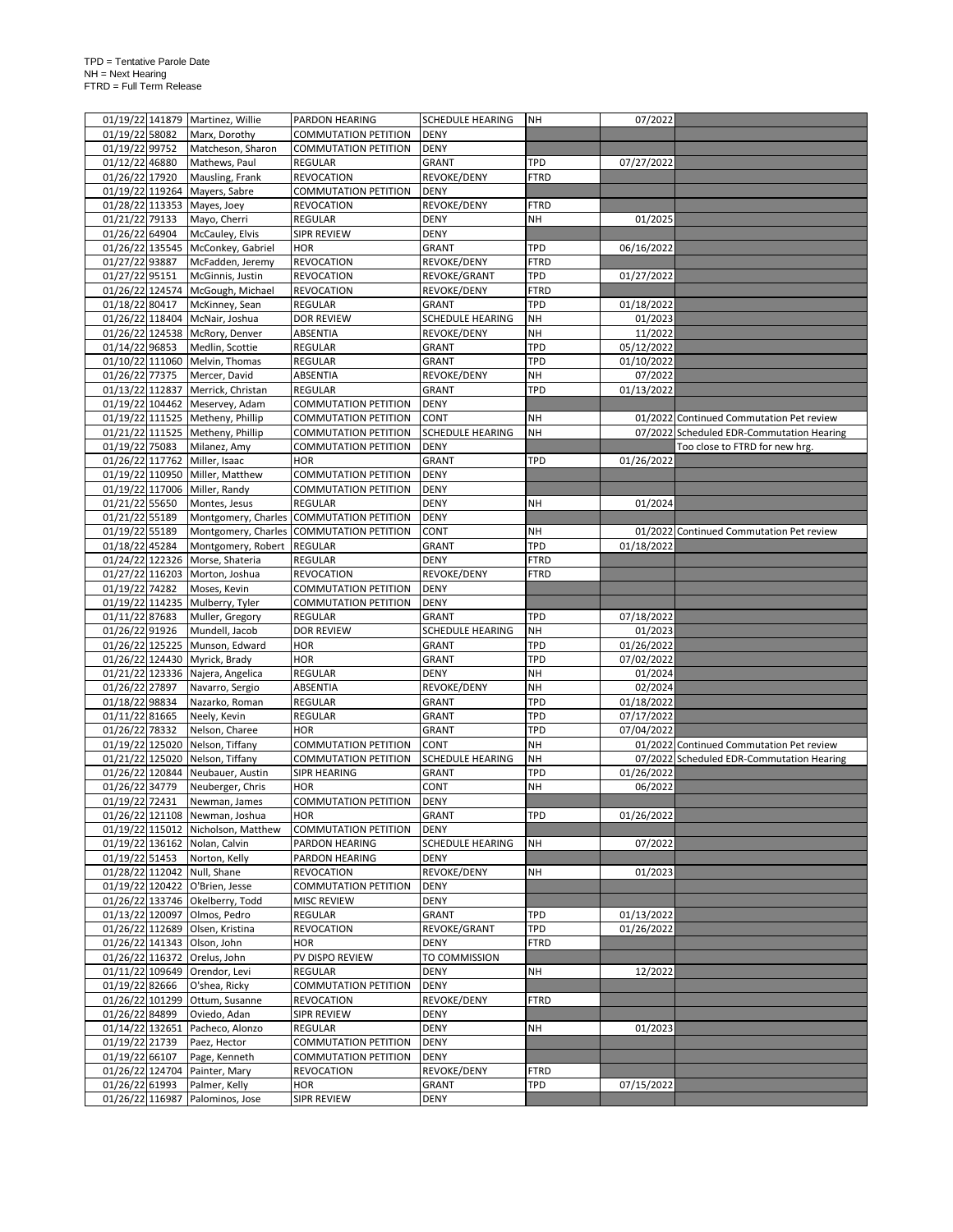|                                   | 01/21/22 82429 | Park, David                           | <b>COMMUTATION PETITION</b>   | <b>DENY</b>             |                  |            |                                          |
|-----------------------------------|----------------|---------------------------------------|-------------------------------|-------------------------|------------------|------------|------------------------------------------|
| 01/19/22 82429                    |                | Park, David                           | <b>COMMUTATION PETITION</b>   | <b>CONT</b>             | NΗ               |            | 01/2022 Continued Commutation Pet review |
|                                   |                |                                       |                               |                         |                  |            |                                          |
| 01/27/22 89652                    |                | Patterson, Carl                       | <b>REVOCATION</b>             | REVOKE/DENY             | <b>NH</b>        | 01/2024    |                                          |
| 01/19/22 37865                    |                | Patterson, Kelvin                     | PARDON HEARING                | <b>GRANT</b>            |                  |            |                                          |
| 01/20/22 53599                    |                | Paullus, Vicki                        | <b>COMMUTATION HEARING</b>    | <b>DENY</b>             |                  |            |                                          |
|                                   |                | 01/26/22 121353 Paulson, Jeremy       | <b>HOR</b>                    | GRANT                   | TPD              | 01/26/2022 |                                          |
|                                   |                | 01/25/22 101666 Peers, Cody           | <b>REVOCATION</b>             | REVOKE/DENY             | NH               | 01/2023    |                                          |
|                                   |                |                                       |                               |                         |                  |            |                                          |
| 01/26/22 84154                    |                | Pehringer, Zachary                    | <b>HOR</b>                    | DENY                    | <b>FTRD</b>      |            |                                          |
| 01/11/22 131311                   |                | Pelton, Daydreyn                      | <b>REGULAR</b>                | GRANT                   | <b>TPD</b>       | 01/11/2022 |                                          |
|                                   |                | 01/26/22 111440 Pelton, Vernon        | <b>HOR</b>                    | CONT                    | <b>NH</b>        | 05/2022    |                                          |
| 01/24/22 77619                    |                | Pena, Richard                         | <b>REGULAR</b>                | CONT                    | <b>NH</b>        | 03/2022    |                                          |
|                                   |                |                                       |                               |                         |                  |            |                                          |
| 01/19/22 68322                    |                | Person, Mark                          | <b>COMMUTATION PETITION</b>   | <b>DENY</b>             |                  |            |                                          |
| 01/10/22 59508                    |                | Persons, David                        | SIPR HEARING                  | <b>DENY</b>             | <b>FTRD</b>      |            |                                          |
| 01/21/22 71927                    |                | Pete, Hilman                          | <b>REGULAR</b>                | <b>DENY</b>             | <b>NH</b>        | 01/2025    |                                          |
|                                   |                | 01/26/22 106948 Peterson, Cameron     | <b>REVOCATION</b>             | REVOKE/DENY             | <b>FTRD</b>      |            |                                          |
|                                   |                |                                       |                               |                         |                  |            |                                          |
|                                   |                | 01/13/22 130340 Petrimoux, Theodore   | <b>REGULAR</b>                | GRANT                   | TPD              | 02/21/2022 |                                          |
|                                   |                | 01/27/22 128838 Peyman, Logan         | <b>REVOCATION</b>             | REVOKE/DENY             | <b>FTRD</b>      |            |                                          |
| 01/19/22 98249                    |                | Pierce, Brandon                       | <b>COMMUTATION PETITION</b>   | DENY                    |                  |            |                                          |
| 01/26/22 75163                    |                | Platt, John                           | HOR                           | CONT                    | <b>NH</b>        | 05/2022    |                                          |
|                                   |                |                                       |                               |                         |                  |            |                                          |
| 01/20/22                          | 29577          | Poe, Kendall                          | COMMUTATION HEARING           | DENY                    |                  |            |                                          |
| 01/19/22 131062                   |                | Pollex, Charles                       | COMMUTATION PETITION          | DENY                    |                  |            |                                          |
| 01/19/22 19169                    |                | Potter, Larry                         | <b>COMMUTATION PETITION</b>   | <b>DENY</b>             |                  |            |                                          |
|                                   |                | 01/24/22 108439 Potts, Randall        | <b>REVOCATION</b>             | REVOKE/DENY             | <b>FTRD</b>      |            |                                          |
|                                   |                |                                       |                               |                         |                  |            |                                          |
| 01/20/22 94385                    |                | Poulton, Kevin                        | <b>FIREARM HEARING</b>        | GRANT                   |                  |            |                                          |
| 01/26/22 91865                    |                | Powell, Sammy                         | ABSENTIA                      | REVOKE/DENY             | NΗ               | 07/2022    |                                          |
|                                   |                | 01/19/22 112243 Pratt, Jesse          | <b>COMMUTATION PETITION</b>   | DENY                    |                  |            |                                          |
|                                   |                | 01/19/22 126267 Pratt, Robert         | <b>COMMUTATION PETITION</b>   | <b>DENY</b>             |                  |            |                                          |
| 01/19/22 92928                    |                | Pratt, Timothy                        | <b>COMMUTATION PETITION</b>   | <b>DENY</b>             |                  |            |                                          |
|                                   |                |                                       |                               |                         |                  |            |                                          |
| 01/26/22 36927                    |                | Prieto, Tomas                         | SIPR REVIEW                   | <b>DENY</b>             |                  |            |                                          |
|                                   |                | 01/20/22 112534 Proctor, Caley        | <b>COMMUTATION HEARING</b>    | CONT                    | NΗ               |            | 04/2022 Per Attorney Request to continue |
| 01/26/22 63427                    |                | Pufall, Nathan                        | PV DISPO REVIEW               | REINSTATE               | <b>DIVERSION</b> | 07-Feb-22  |                                          |
|                                   |                | 01/26/22 139116 Pulido, Juan          | <b>HOR</b>                    | GRANT                   | TPD              | 05/08/2022 |                                          |
|                                   |                |                                       |                               |                         |                  |            |                                          |
| 01/14/22 69065                    |                | Purdum, David                         | REGULAR                       | GRANT                   | <b>TPD</b>       | 02/18/2022 |                                          |
| 01/19/22 49286                    |                | Purkey, Debra                         | PARDON HEARING                | GRANT                   |                  |            |                                          |
| 01/26/22 109831                   |                | Putman, Treavor                       | ABSENTIA                      | REVOKE/DENY             | NH               | 02/2024    |                                          |
| 01/26/22 100353                   |                | Quintana, Krystyna                    | <b>HOR</b>                    | <b>DENY</b>             | NH               | 01/2023    |                                          |
| 01/26/22 81691                    |                | Quinton, Kyle                         | ABSENTIA                      | REVOKE/GRANT            | TPD              | 01/26/2022 |                                          |
|                                   |                |                                       |                               |                         |                  |            |                                          |
|                                   |                |                                       |                               |                         |                  |            |                                          |
|                                   | 01/26/22 53759 | Radford, Michael                      | <b>HOR</b>                    | <b>DENY</b>             | NH               | 01/2023    |                                          |
| 01/28/22 118929                   |                | Rainey, Nathan                        | <b>REVOCATION</b>             | REVOKE/DENY             | <b>FTRD</b>      |            |                                          |
|                                   |                |                                       | <b>REVOCATION</b>             |                         | <b>FTRD</b>      |            |                                          |
| 01/28/22 69125                    |                | Ramsey, Matthew                       |                               | REVOKE/DENY             |                  |            |                                          |
|                                   |                | 01/24/22 111450 Rangel, Alex          | <b>REGULAR</b>                | GRANT                   | <b>TPD</b>       | 01/24/2022 |                                          |
|                                   |                | 01/14/22 131300 Rast, Johnie          | <b>REGULAR</b>                | <b>DENY</b>             | NH               | 01/2023    |                                          |
| 01/12/22 53157                    |                | Ray, Travis                           | <b>REGULAR</b>                | GRANT                   | TPD              | 01/12/2022 |                                          |
|                                   |                | 01/26/22 141533 Raymond, Mitchell     | <b>HOR</b>                    | GRANT                   | TPD              | 01/26/2022 |                                          |
|                                   |                |                                       |                               |                         | <b>TPD</b>       | 07/29/2022 |                                          |
| 01/26/22 95064                    |                | Redden, David                         | <b>HOR</b>                    | GRANT                   |                  |            |                                          |
|                                   |                | 01/26/22 123780 Redfern, Zachary      | ABSENTIA                      | REVOKE/DENY             | NH               | 07/2022    |                                          |
|                                   |                | 01/27/22 123635 Reed, Brenden         | <b>REVOCATION</b>             | REVOKE/DENY             | <b>NH</b>        | 01/2023    |                                          |
| 01/19/22 69181                    |                | Reese, Don                            | PARDON HEARING                | SCHEDULE HEARING        | <b>NH</b>        | 07/2022    |                                          |
|                                   |                | 01/19/22 105712 Reese, Jeffrey        | <b>COMMUTATION PETITION</b>   | <b>DENY</b>             |                  |            |                                          |
|                                   |                |                                       | <b>REGULAR</b>                |                         |                  |            |                                          |
|                                   |                | 01/13/22 121419 Reyes, Jesus          |                               | DENY                    | NΗ               | 01/2023    |                                          |
|                                   |                | 01/14/22 141591 Reyes-Padilla, Arturo | <b>REGULAR</b>                | GRANT                   | <b>TPD</b>       | 01/14/2022 |                                          |
|                                   |                | 01/26/22 127032 Reyna, Carlos         | <b>HOR</b>                    | CONT                    | NH               | 06/2022    |                                          |
|                                   |                | 01/26/22 113317 Reynolds, Erik        | PV DISPO REVIEW               | REINSTATE               | <b>DIVERSION</b> | 07-Feb-22  |                                          |
|                                   |                | 01/24/22 121785 Reynolds, Hailley     | <b>REGULAR</b>                | <b>DENY</b>             | <b>NH</b>        | 01/2023    |                                          |
|                                   |                |                                       |                               |                         |                  |            |                                          |
|                                   |                | 01/20/22 105262 Richins, Emma         | <b>COMMUTATION HEARING</b>    | <b>GRANT</b>            |                  |            |                                          |
| 01/25/22 27232                    |                | Richman, Rodney                       | <b>REVOCATION</b>             | REVOKE/DENY             | NH               | 01/2024    |                                          |
| 01/26/22 84767                    |                | Ridley, Angel                         | <b>DOR REVIEW</b>             | DENY                    | <b>FTRD</b>      |            |                                          |
|                                   |                | 01/26/22 121805 Rincon, Randolph      | <b>HOR</b>                    | <b>GRANT</b>            | TPD              | 01/26/2022 |                                          |
|                                   |                | 01/19/22 100740 Rinker, Nicholas      | PARDON HEARING                | <b>SCHEDULE HEARING</b> | <b>NH</b>        | 07/2022    |                                          |
|                                   |                |                                       |                               |                         |                  |            |                                          |
|                                   |                | 01/20/22 116865 Robertson, Mark       | <b>COMMUTATION HEARING</b>    | <b>GRANT</b>            |                  |            |                                          |
|                                   |                | 01/14/22 126534 Robinson, Graham      | REGULAR                       | <b>DENY</b>             | NH               | 01/2023    |                                          |
|                                   |                | 01/19/22 120199 Robson, Brian         | <b>COMMUTATION PETITION</b>   | <b>DENY</b>             |                  |            |                                          |
| 01/26/22 55451                    |                | Rodriguez,                            | <b>HOR</b>                    | GRANT                   | <b>TPD</b>       | 02/19/2022 |                                          |
|                                   |                |                                       |                               |                         |                  |            |                                          |
| 01/24/22 69718                    |                | Rodriguez, Isidro                     | <b>REVOCATION</b>             | REVOKE/DENY             | <b>NH</b>        | 01/2025    |                                          |
| 01/26/22 53434                    |                | Rodriguez, Joey                       | <b>HOR</b>                    | DENY                    | NH               | 01/2023    |                                          |
| 01/27/22 93755                    |                | Rodriguez, Ramon                      | <b>REVOCATION</b>             | REVOKE/DENY             | NH               | 01/2023    |                                          |
| 01/26/22 105812                   |                | Rojas, Cesar                          | PV DISPO REVIEW               | REINSTATE               | <b>DIVERSION</b> | 07-Feb-22  |                                          |
|                                   |                | Root, Timothy                         | <b>COMMUTATION PETITION</b>   | <b>DENY</b>             |                  |            |                                          |
| 01/19/22 48460                    |                |                                       |                               |                         |                  |            |                                          |
| 01/26/22 101511<br>01/26/22 99822 |                | Ross, Talon Scott<br>Russell, James   | PV DISPO REVIEW<br><b>HOR</b> | TO COMMISSION<br>GRANT  | TPD              | 07/15/2022 |                                          |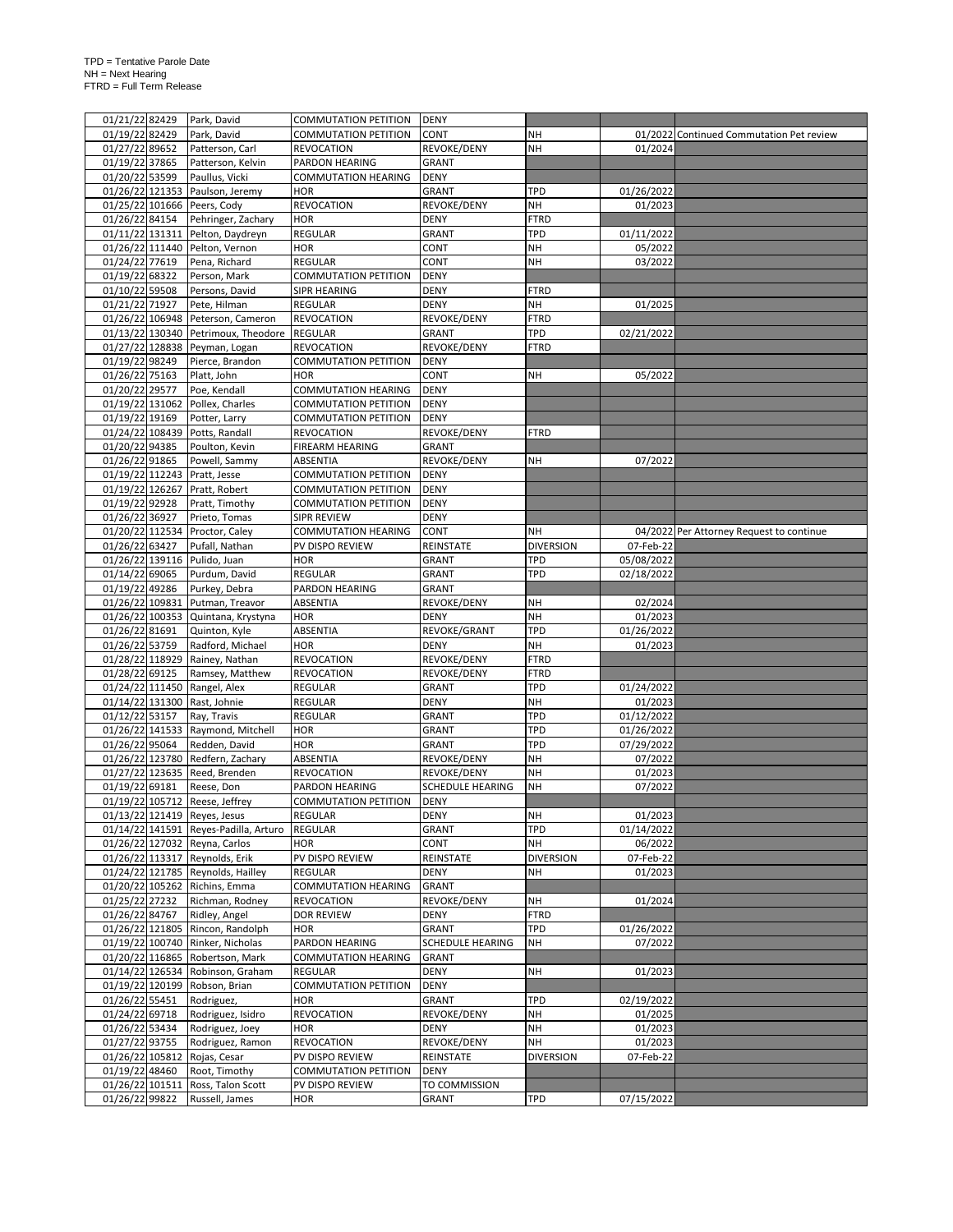| 01/12/22 80806  |                | Russell, Job                                         | <b>REGULAR</b>                                             | <b>DENY</b>                  | <b>NH</b>        | 01/2023    |                                            |
|-----------------|----------------|------------------------------------------------------|------------------------------------------------------------|------------------------------|------------------|------------|--------------------------------------------|
| 01/14/22 63159  |                | Ryals, Scott                                         | <b>REGULAR</b>                                             | DENY                         | <b>NH</b>        | 01/2023    |                                            |
|                 |                | 01/26/22 112163 Saldivar, Michael                    | ABSENTIA                                                   | REVOKE/DENY                  | <b>NH</b>        | 07/2022    |                                            |
|                 |                | 01/19/22 112617 Salinas, Carly                       | <b>COMMUTATION PETITION</b>                                | <b>DENY</b>                  |                  |            |                                            |
| 01/26/22 109071 |                | Sanchez, Michael                                     | <b>HOR</b>                                                 | GRANT                        | TPD              | 01/26/2022 |                                            |
| 01/24/22 37828  |                | Sand, Joseph                                         | REGULAR                                                    | GRANT                        | <b>TPD</b>       | 07/12/2022 |                                            |
| 01/19/22 58647  |                | Sanders, Derek                                       | <b>COMMUTATION PETITION</b>                                | <b>DENY</b>                  |                  |            |                                            |
| 01/13/22 111271 |                | Sathre, Andrew                                       | <b>REGULAR</b>                                             | GRANT                        | <b>TPD</b>       | 04/07/2022 |                                            |
|                 |                |                                                      |                                                            |                              |                  |            |                                            |
| 01/26/22 72043  |                | Sauve, Deven                                         | PV DISPO REVIEW                                            | REINSTATE                    | <b>DIVERSION</b> | 07-Feb-22  |                                            |
|                 |                | 01/26/22 101070 Saxton, Thomas                       | <b>HOR</b>                                                 | CONT                         | <b>NH</b>        | 06/2022    |                                            |
| 01/19/22 125484 |                | Schiermeier, Chad                                    | <b>COMMUTATION PETITION</b>                                | <b>DENY</b>                  |                  |            |                                            |
|                 |                | 01/18/22 110378 Schnacker, Luiz                      | <b>REGULAR</b>                                             | <b>DENY</b>                  | <b>NH</b>        | 01/2023    |                                            |
| 01/11/22 55505  |                | Schnidt, Daniel                                      | <b>REGULAR</b>                                             | GRANT                        | TPD              | 01/11/2022 |                                            |
| 01/19/22 27637  |                | Schofield, Jerome                                    | FIREARM HEARING                                            | SCHEDULE HEARING             | NH               |            | 07/2022 Scheduled Firearms Restoration Hrg |
| 01/24/22 41222  |                | Schuller, William                                    | <b>SIPR HEARING</b>                                        | GRANT                        | TPD              | 01/24/2022 |                                            |
| 01/26/22 41491  |                | Scott, Charles                                       | <b>HOR</b>                                                 | <b>DENY</b>                  | <b>FTRD</b>      |            |                                            |
|                 |                | 01/13/22 105593 Shaner, Robert                       | REGULAR                                                    | <b>DENY</b>                  | NH               | 01/2023    |                                            |
| 01/28/22 75585  |                | Sharp, Jason                                         | <b>REVOCATION</b>                                          | REVOKE/GRANT                 | <b>TPD</b>       | 01/28/2022 |                                            |
| 01/19/22 64852  |                | Sharp, Justin                                        | <b>COMMUTATION PETITION</b>                                | <b>DENY</b>                  |                  |            |                                            |
| 01/24/22 73292  |                | Sherrill, Jason                                      | <b>REGULAR</b>                                             | GRANT                        | TPD              | 07/22/2022 |                                            |
|                 |                | 01/11/22 113038 Shipman, Zachery                     | <b>REGULAR</b>                                             | GRANT                        | <b>TPD</b>       | 01/11/2022 |                                            |
|                 |                |                                                      | <b>REGULAR</b>                                             |                              | TPD              |            |                                            |
| 01/18/22 52670  |                | Shook, Jason                                         |                                                            | GRANT                        |                  | 07/29/2022 |                                            |
|                 |                | 01/13/22 114767 Shumaker, Ronald                     | <b>REGULAR</b>                                             | GRANT                        | <b>TPD</b>       | 07/01/2022 |                                            |
|                 |                | 01/26/22 104948 Sigman, Ryan                         | <b>DOR REVIEW</b>                                          | SCHEDULE HEARING             | NΗ               | 01/2023    |                                            |
| 01/11/22 27910  |                | Simon, Brent                                         | <b>REGULAR</b>                                             | DENY                         | <b>NH</b>        | 01/2023    |                                            |
|                 |                | 01/26/22 126909 Sivels, Samuel                       | <b>MISC REVIEW</b>                                         | GRANT                        | <b>TPD</b>       | 01/26/2022 |                                            |
|                 |                |                                                      | 01/19/22 123508 Sizemore, Christopher COMMUTATION PETITION | <b>DENY</b>                  |                  |            | Too close to FTRD for new hrg.             |
| 01/13/22 19456  |                | Skinner, Ellis                                       | <b>REGULAR</b>                                             | GRANT                        | TPD              | 07/15/2022 |                                            |
| 01/26/22 132771 |                | Smart, Avereal                                       | <b>HOR</b>                                                 | GRANT                        | TPD              | 04/24/2022 |                                            |
| 01/11/22 18523  |                | Smith, Douglas                                       | <b>REGULAR</b>                                             | GRANT                        | <b>TPD</b>       | 01/11/2022 |                                            |
| 01/19/22 61409  |                | Smith, Matthew                                       | <b>COMMUTATION PETITION</b>                                | <b>DENY</b>                  |                  |            |                                            |
|                 |                | 01/26/22 111194 Smith, Michael                       | PV DISPO REVIEW                                            | REINSTATE/DISCHARG DIVERSION |                  | 07-Feb-22  |                                            |
| 01/26/22 72536  |                | Smither, Curtis                                      | PV DISPO REVIEW                                            | REINSTATE                    | <b>DIVERSION</b> | 07-Feb-22  |                                            |
| 01/26/22 94527  |                | Smittle, Keith                                       | <b>HOR</b>                                                 | <b>DENY</b>                  | <b>NH</b>        | 01/2023    |                                            |
|                 |                | 01/18/22 115257 Snell, Schuyler                      | <b>REGULAR</b>                                             | GRANT                        | <b>TPD</b>       | 01/18/2022 |                                            |
|                 |                | 01/25/22 128839 Sorenson, Joseph                     | <b>REVOCATION</b>                                          | REVOKE/DENY                  | <b>NH</b>        | 01/2024    |                                            |
|                 |                |                                                      |                                                            |                              |                  |            |                                            |
|                 |                | 01/26/22 130268 Springer, Luke                       | <b>HOR</b>                                                 | CONT                         | <b>NH</b>        | 07/2022    |                                            |
|                 |                | 01/12/22 117810 Staggie, Nevada                      | <b>REGULAR</b>                                             | <b>DENY</b>                  | <b>NH</b>        | 01/2023    |                                            |
| 01/19/22 49754  |                | Stanger, Takie                                       | PARDON HEARING                                             | SCHEDULE HEARING             | <b>NH</b>        | 07/2022    |                                            |
|                 |                | 01/26/22 120023 Starbuck, Mariaya                    | SIPR REVIEW                                                | <b>DENY</b>                  |                  |            |                                            |
| 01/10/22 86807  |                | Stark, Robert                                        | <b>REGULAR</b>                                             | GRANT                        | TPD              | 01/10/2022 |                                            |
|                 |                | 01/26/22 136090 Stein, John                          | <b>HOR</b>                                                 | GRANT                        | <b>TPD</b>       | 01/26/2022 |                                            |
| 01/26/22 80586  |                | Stephens, Michael                                    | ABSENTIA                                                   | REVOKE/DENY                  | NH               | 11/2022    |                                            |
| 01/26/22 24703  |                | Stevens, Rodney                                      | <b>REVOCATION</b>                                          | REVOKE/DENY                  | <b>FTRD</b>      |            |                                            |
| 01/19/22 77151  |                | Stewart, Vincent                                     | <b>COMMUTATION PETITION</b>                                | <b>DENY</b>                  |                  |            |                                            |
|                 |                | 01/26/22 124910 Stiner, Gregory                      | <b>REVOCATION</b>                                          | REVOKE/DENY                  | <b>FTRD</b>      |            |                                            |
| 01/19/22 17849  |                | Storm, Rickie                                        | <b>COMMUTATION PETITION</b>                                | <b>DENY</b>                  |                  |            |                                            |
|                 |                | 01/24/22 120066 Stowell, Hannah                      | <b>REGULAR</b>                                             | GRANT                        |                  |            |                                            |
|                 |                |                                                      |                                                            |                              |                  |            |                                            |
|                 |                |                                                      |                                                            |                              | TPD              | 01/24/2022 |                                            |
|                 |                | 01/11/22 126184 Stubbs, Morgan                       | <b>REGULAR</b>                                             | GRANT                        | TPD              | 01/11/2022 |                                            |
|                 |                | 01/25/22 131757 Stuber Fairchild, Tylan REVOCATION   |                                                            | REVOKE/DENY                  | <b>FTRD</b>      |            |                                            |
|                 | 01/28/22 69006 | Studer, Jason                                        | <b>REVOCATION</b>                                          | REVOKE/GRANT                 | TPD              | 01/28/2022 |                                            |
| 01/21/22 66228  |                | Sutton, Robert                                       | REGULAR                                                    | DENY                         | NH               | 01/2023    |                                            |
|                 |                | 01/26/22 114261 Swaim, Tyler                         | <b>HOR</b>                                                 | <b>DENY</b>                  | <b>FTRD</b>      |            |                                            |
|                 |                | 01/26/22 112790 Talamantes, Francisco                | <b>REVOCATION</b>                                          | REVOKE/DENY                  | <b>FTRD</b>      |            |                                            |
| 01/19/22 57538  |                | Tannahill, Dylan                                     | PARDON HEARING                                             | SCHEDULE HEARING             | NΗ               | 07/2022    |                                            |
| 01/19/22 99152  |                | Tannahill, Larry                                     | <b>COMMUTATION PETITION</b>                                | <b>DENY</b>                  |                  |            |                                            |
| 01/21/22 130763 |                | Taylor, David                                        | <b>REGULAR</b>                                             | <b>DENY</b>                  | <b>NH</b>        | 01/2024    |                                            |
| 01/19/22 57764  |                | Thibault, Kent                                       | <b>COMMUTATION PETITION</b>                                | <b>DENY</b>                  |                  |            |                                            |
| 01/26/22 99378  |                | Thiemann, Matthew                                    | ABSENTIA                                                   | REVOKE/DENY                  | <b>FTRD</b>      |            |                                            |
| 01/26/22 64199  |                | Thomas, Benjamin                                     | <b>HOR</b>                                                 | <b>DENY</b>                  | <b>NH</b>        | 07/2023    |                                            |
| 01/19/22 72975  |                | Thomas, June                                         | <b>COMMUTATION PETITION</b>                                | CONT                         | NH               |            | 01/2022 Continued Commutation Pet review   |
| 01/21/22 72975  |                | Thomas, June                                         | <b>COMMUTATION PETITION</b>                                | SCHEDULE HEARING             | <b>NH</b>        |            | 07/2022 Scheduled EDR-Commutation Hearing  |
| 01/11/22 120042 |                | Thomson, Ethan                                       | SIPR HEARING                                               | GRANT                        | TPD              | 01/11/2022 |                                            |
|                 |                | Thor, Brandon                                        | <b>COMMUTATION PETITION</b>                                | <b>DENY</b>                  |                  |            | Too close to FTRD for new hrg.             |
| 01/19/22 109206 |                |                                                      |                                                            |                              |                  |            |                                            |
| 01/19/22 62038  |                | Thornton, Robert                                     | PARDON HEARING                                             | GRANT                        |                  |            |                                            |
| 01/21/22 23101  |                | Thorpe, Tim                                          | REGULAR                                                    | DENY                         | NΗ               | 01/2024    |                                            |
| 01/26/22 105906 |                | Timmons, Cody                                        | ABSENTIA                                                   | REVOKE/DENY                  | NH               | 07/2022    |                                            |
|                 |                | 01/10/22 133990 Timmons, Tyler                       | REGULAR                                                    | GRANT                        | TPD              | 07/31/2022 |                                            |
| 01/19/22 86557  |                | Tollman, Teresa<br>01/26/22 120946 Townsend, Richard | <b>COMMUTATION PETITION</b><br>ABSENTIA                    | DENY<br>REVOKE/DENY          | NΗ               | 03/2024    |                                            |